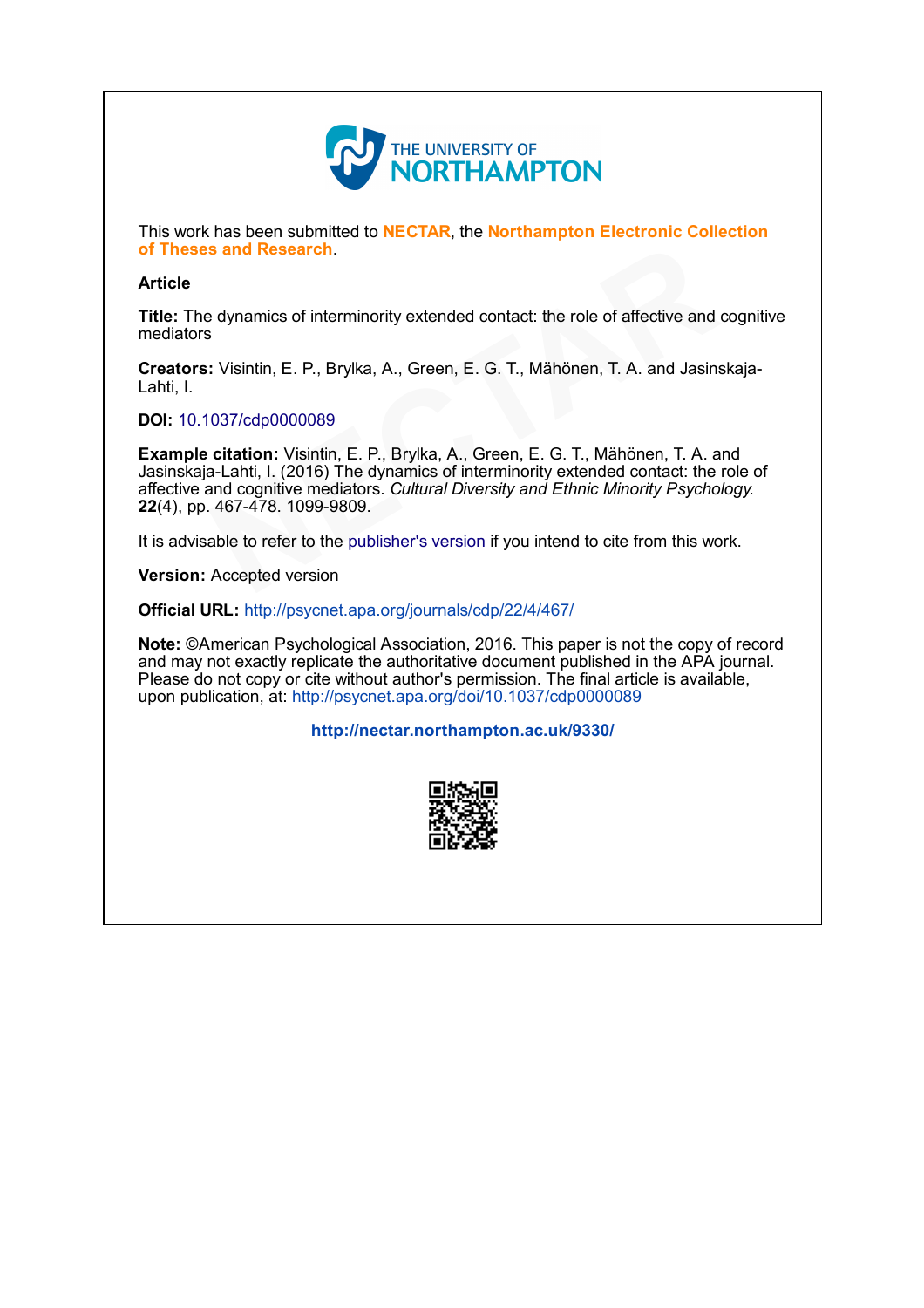Visintin, E. P., Brylka, A., Green, E. G. T., Mähönen, T. A., & Jasinskaja-Lahti, I.

### **Abstract**

**Objectives:** Research on intergroup contact and prejudice reduction has dedicated little attention to relations between minority groups. We examined whether interminority extended contact, that is, the knowledge that a member of the minority ingroup has a friend from the minority outgroup, is associated with positive outgroup attitudes. Affective (outgroup empathy and outgroup trust) and cognitive (ingroup norm) mediators were considered.

**Methods:** Two correlational studies were conducted. Study 1 ( $N = 640$ , 50% females, mean age = 44 years) was conducted in Bulgaria among the Bulgarian Turkish and Roma ethnic minorities, while Study 2 ( $N = 458$ ,  $67\%$  females, mean age = 44 years) was conducted in Finland among Estonian and Russian immigrants.

**Results:** Path analyses showed that, over and above the effects of direct contact between the minority groups, interminority extended contact was associated with positive outgroup attitudes in both intergroup settings. These effects occurred through empathy (Study 1), trust and ingroup norms (Study 2).

**Conclusions:** The two studies highlight interminority extended contact as a means to promote harmonious interminority relationships and suggest the implementation of interventions based on extended contact to reduce interminority prejudice and to foster solidarity among minorities.

**Keywords:** extended intergroup contact, prejudice, interminority relations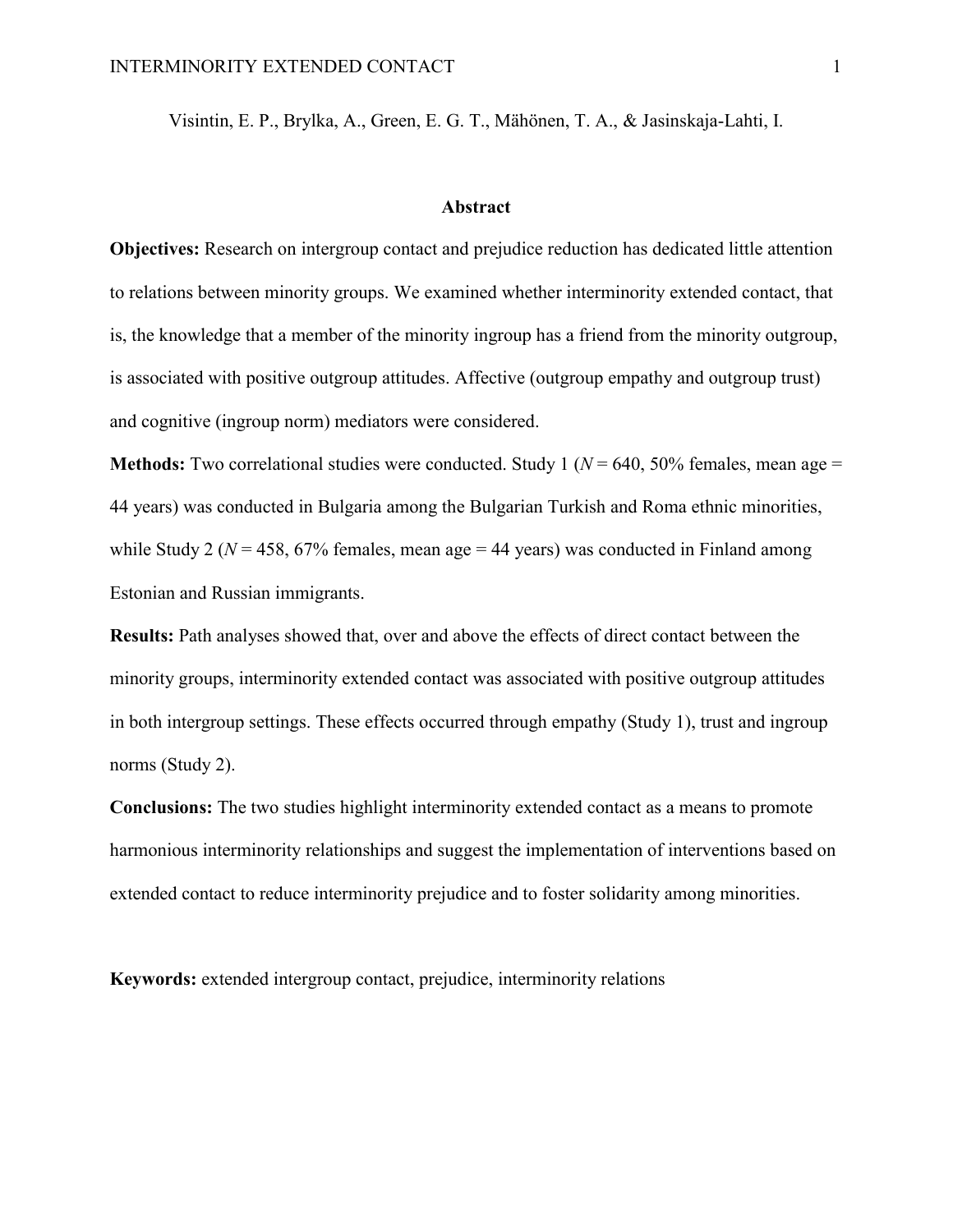The Dynamics of Interminority Extended Contact:

The Role of Affective and Cognitive Mediators

The main motivation to study prejudice is to detect strategies to reduce it. In research on the *majorities*' prejudice toward minorities, intergroup contact (Allport, 1954; Pettigrew & Tropp, 2006) has emerged as a powerful means of prejudice reduction (e.g., Voci & Hewstone, 2003). Though a growing number of studies has also considered the consequences of *minority* members' interactions with majority group members (e.g., Swart, Hewstone, Christ, & Voci, 2011), *interminority* contact still remains underresearched. Given that multicultural societies are often characterized by the presence of several minority groups, interminority dynamics deserve to be investigated. To date, only few studies (Bikmen, 2011; Bowman & Griffin, 2012; Hindriks, Verkuyten, & Coenders, 2014; Mähönen, Ihalainen, & Jasinskaja-Lahti, 2013) have focused on *direct* contact between minorities and found that it is associated with less prejudice towards minority outgroups. In this article, we contribute to the existing literature on interminority relations by focusing on *extended* contact, that is, the mere knowledge that an ingroup member has one or more outgroup friends (Wright, Aron, McLaughlin-Volpe, & Ropp, 1997). Specifically, we investigate whether extended contact with members of another minority group is associated with lower prejudice towards this outgroup.

Studying interminority contact in contemporary diverse societies is relevant and necessary as members of minority groups have often been found to report negative attitudes toward other minorities (e.g., Cummings & Lambert, 1997; Verkuyten, 2007; White & Langer, 1999). Such unfavourable outgroup attitudes can constitute obstacles to intergroup harmony. Even more importantly, they can hamper the sense of interminority solidarity that underlies cooperation as a means to improve minorities' position in societies and overcome social disadvantages.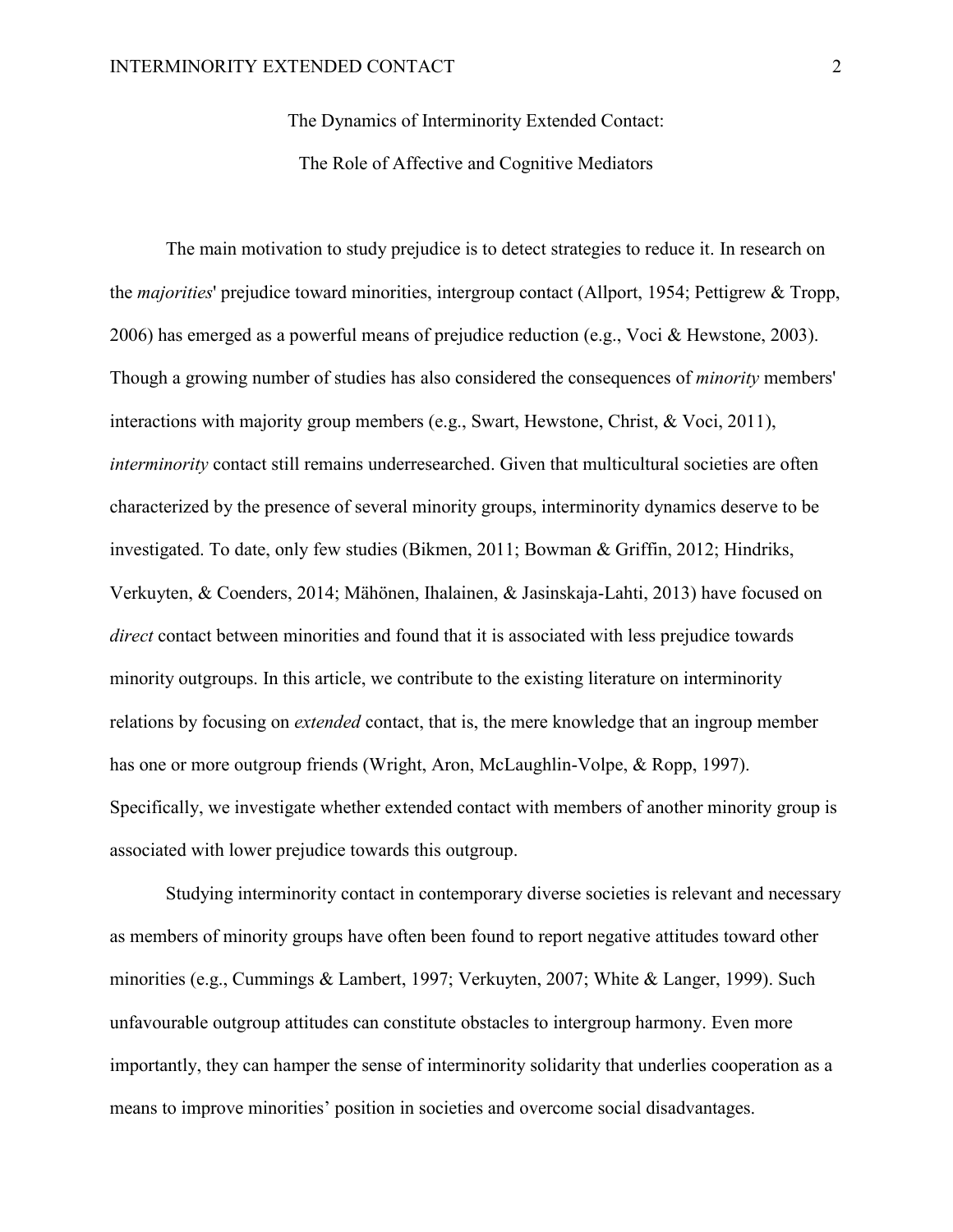#### INTERMINORITY EXTENDED CONTACT 3

Investigating the role of *extended* contact in interminority relations is even more important, as the occurrence of direct contact between minority groups may be limited for several reasons. First, minority group members generally focus on and benefit from establishing positive relations with the majority group, which can provide them information on and access to society (bridging social capital), and with other members of their minority ingroup, which can provide emotional support and resources (bonding social capital) (Bauer  $& Zimmermann, 1997$ ; Putnam, 2000). Thus, they may have limited motivation and resources to build networks which include members of other ethnic or immigrant minorities and engage in establishing positive relationships with these minority outgroups. Second, initiating direct contact with other minorities may be impeded by practical barriers such as a lack of fluency in a common language and an inability to speak the mother tongue of other minority groups. Last but not least, as minorities may live in different areas in a country, their opportunities to meet members of other minority communities can be limited. Therefore, when direct contact is lacking, extended contact may be particularly useful to improve intergroup perceptions (Christ et al., 2010; Eller, Abrams, & Gómez, 2012).

In this article, we report the findings on the effectiveness of interminority extended contact on improving intergroup attitudes from two different intergroup contexts. Study 1 was conducted in Bulgaria and examined extended contact between two ethnic minorities (Bulgarian Turks and Roma) that are historically part of the Bulgarian nation. Study 2, conducted in Finland, investigated extended contact between two immigrant groups which presence in Finland is relatively recent, that is, Russian and Estonian immigrants. To the best of our knowledge, our studies are the first to test whether interminority extended contact is associated with more positive attitudes towards other minority groups. Moreover, we aimed at detecting whether the aforementioned relationship is mediated by affective (outgroup empathy; Study 1, and outgroup trust; Study 2) and cognitive (ingroup norm; Study 2) processes, as suggested by previous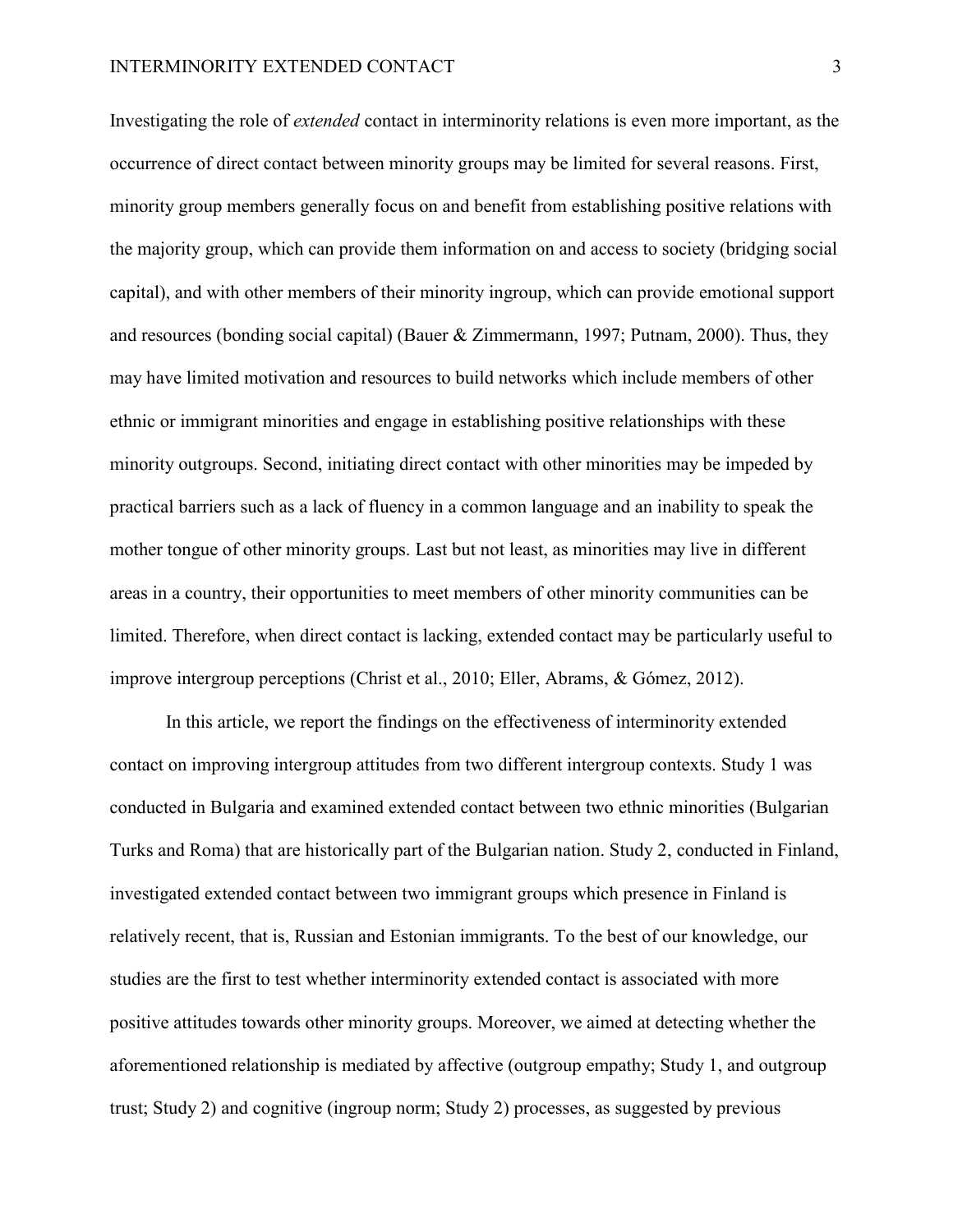research among majorities and minorities (for a review, see Vezzali, Hewstone, Capozza, Giovannini, & Wölfer, 2014).

## **Extended Contact**

Since its initial formulation (Wright et al., 1997), the extended contact hypothesis has been well supported by correlational, longitudinal, and experimental studies considering intergroup relations between majority and minority members (for reviews, see Turner, Hewstone, Voci, Paolini, & Christ, 2007; Vezzali et al., 2014). Although the positive effect of direct, personal contact on intergroup attitudes is generally stronger, also extended contact reduces prejudice, especially when direct contact is lacking or limited (Christ et al., 2010; Eller et al., 2012). Moreover, extended contact has some further advantages over direct contact (see Turner et al., 2007; Vezzali et al., 2014). First, the observation of or knowledge about an intergroup interaction elicits less intergroup anxiety (i.e., the feelings of uneasiness during intergroup interactions; Stephan, 2014) than a direct intergroup experience. Second, salience of intergroup categories, which facilitates the generalization of contact effects from encountered outgroup members to the whole outgroup (Brown & Hewstone, 2005), is likely to be higher for an external observer than for the actors involved in the contact situation, who are focused on interpersonal characteristics. Third, a single cross-group friendship or positive intergroup relation can be observed by many people, allowing extended contact to reduce prejudice on a larger scale than direct contact. Given its beneficial effects on prejudice reduction even when there are few direct contact opportunities, we propose interminority extended contact as a strategy to reduce prejudice and improve interminority attitudes.

Minority groups in diverse societies differ in status and power, and such differences may impact the experience of contact and the desired outcomes of intergroup encounters. For instance, research has recently shown that, among minorities, contact with the majority group leads to less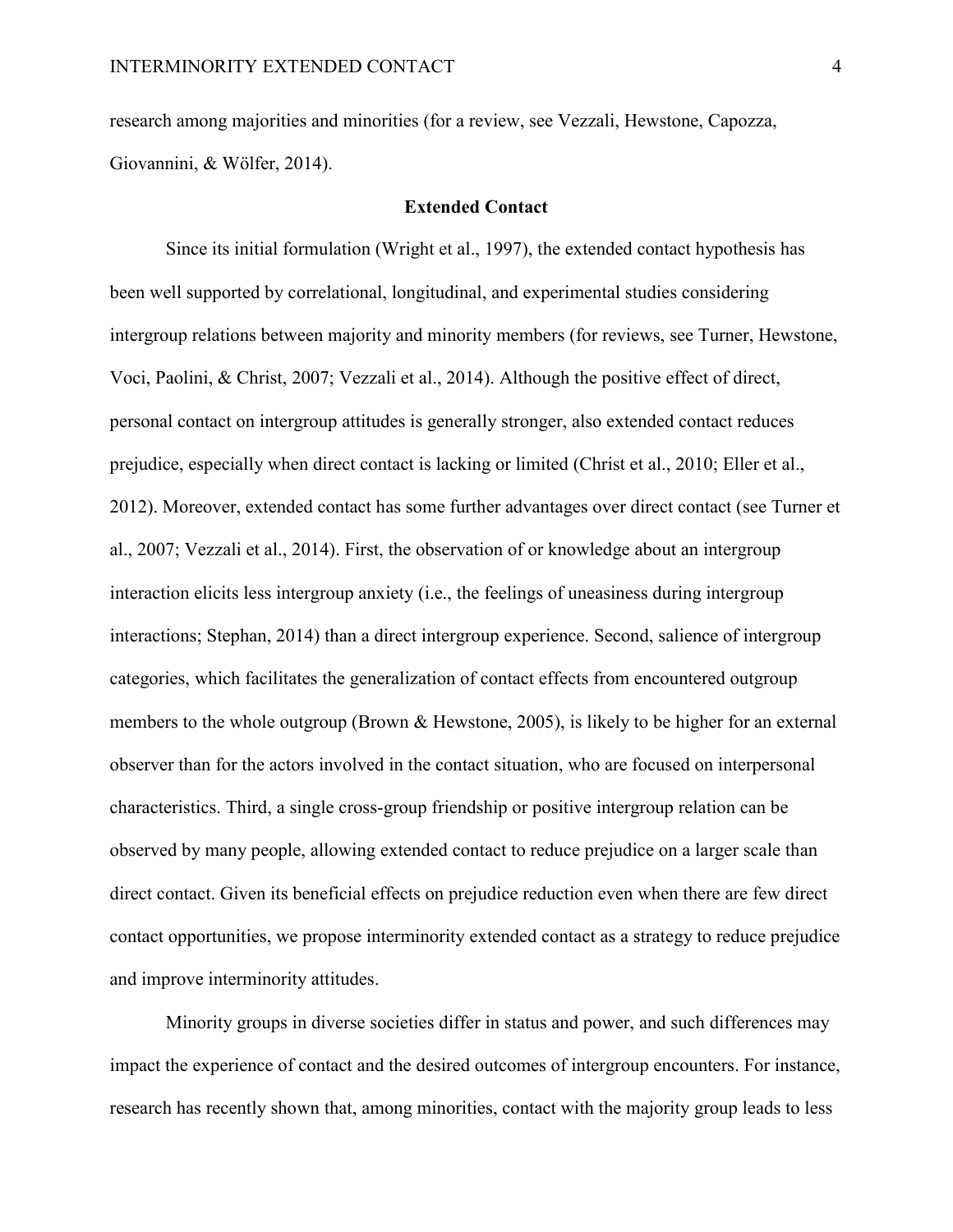willingness to engage in actions improving the ingroup's situation (e.g., Saguy, Tausch, Dovidio, & Pratto, 2009; Dixon, Levine, Reicher, & Durrheim, 2012). Unsurprisingly, the meta-analysis by Tropp and Pettigrew (2005) showed that the relationship between direct contact and prejudice is stronger for majority than minority groups. Status asymmetries were found also in research on interminority contact. The study by Bikmen (2011) conducted among different student groups in the United States showed that intergroup contact was related to reduced prejudice only among the highest status ethnic minority group (Asian students), but not among the lowest status ethnic minority group (Black students).

However, in contrast to direct contact, status differences do not seem crucial for extended contact. In the vast majority of studies reviewed by Vezzali and colleagues (2014), the relationship between extended contact and prejudice did not vary as a function of majority versus minority group status (e.g., Wright et al., 1997; Study 2). We thus expect that, regardless of the status differences, the association between extended contact and outgroup attitudes will be similar among the two ethnic minority and the two immigrant groups examined in our two studies.

## **Mediators of Extended Contact Effects**

To understand how extended contact relates to outgroup attitudes, in the following we review affective (outgroup empathy and outgroup trust) and cognitive (ingroup norm) mediators of the association between extended contact and outgroup attitudes tested in the present studies.

## **Outgroup Empathy and Outgroup Trust**

Empathy is an emotional response oriented toward another person which is congruent with his or her welfare (Batson et al., 1997) and takes into account his or her perspective (Stephan & Finlay, 1999). In intergroup settings, empathy felt toward outgroup members generalizes into positive outgroup attitudes and helping intentions toward outgroup members (e.g., Batson et al., 1997; Galinsky & Moskowitz, 2000). Trust, on the other hand, is a positive psychological bias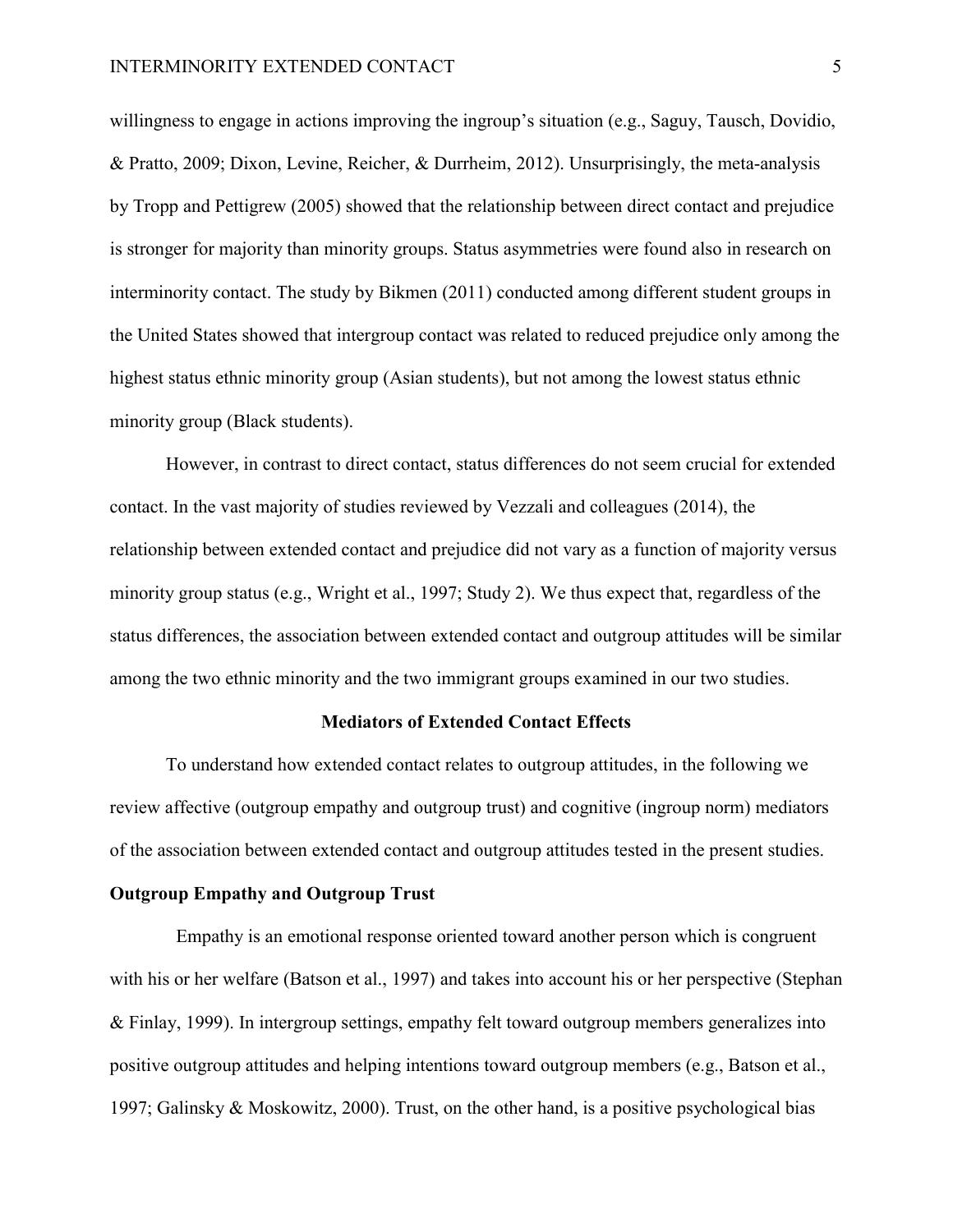toward others (Yamagishi & Yamagishi, 1994). At the group level, trust has been considered as an emotion (e.g., Brewer & Alexander, 2002) reflecting expectations that the outgroup has good intentions towards one's ingroup and that it will genuinely act in the ingroup's interests (Kelman, 2005; Tropp, 2008).

Outgroup empathy (e.g., Brown & Hewstone, 2005; Pettigrew & Tropp, 2008) and outgroup trust (e.g., Kenworthy et al., 2015) have been identified as key mediators of the relationship between *direct* intergroup contact and reduced prejudice. Previous research has also shown that both outgroup empathy and outgroup trust mediate the relationship between *extended* contact and various outgroup perceptions and attitudes. For instance, the positive effects of extended contact among Northern Italian respondents on outgroup humanisation of Southern Italians were mediated by empathy and trust toward the outgroup (Capozza, Falvo, Favara, & Trifiletti, 2013). Enhanced outgroup trust also mediated the association between extended contact with immigrants among majority Dutch and positive attitudes towards these immigrants (Dhont & Van Hiel, 2011), as well as between extended contact and positive behavioural intentions towards the outgroup in the intergroup context of Catholics and Protestants in Northern Ireland (Tam, Hewstone, Kenworthy, & Cairns, 2009). In addition, extended contact was found to be negatively associated with social distance towards the outgroup through stronger empathy among Italian and immigrant children (see Vezzali et al., 2014, p. 365). Therefore, based on previous research, we expect that interminority extended contact is positively linked to both outgroup empathy and outgroup trust and that these two affective states are, in turn, associated with more positive outgroup attitudes.

## **Ingroup Norms**

Research has shown that norms guide people's cognition and behaviour (for a review, see Cialdini, Kallgren, & Reno, 1991) and help individuals to orient themselves towards others in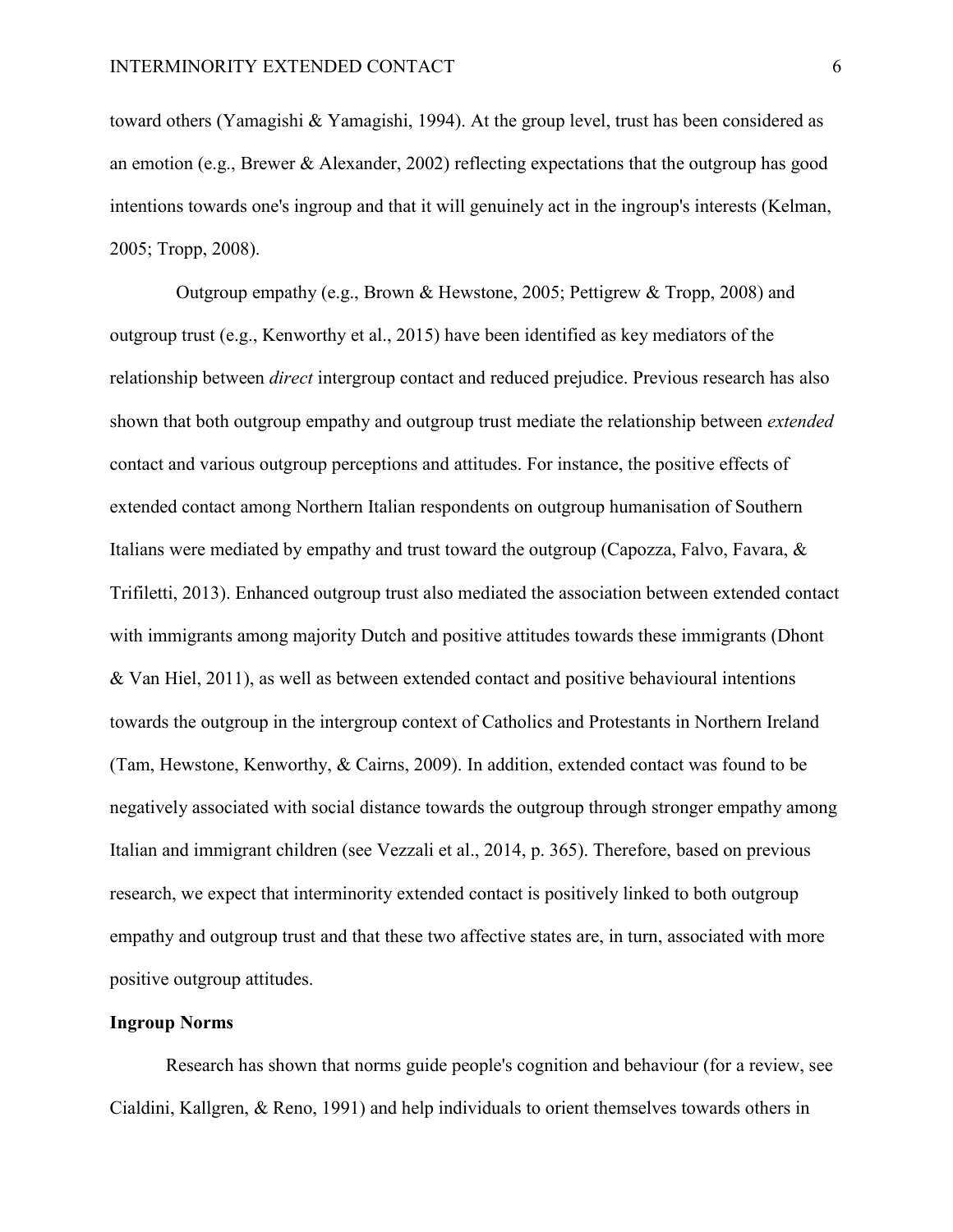intergroup situations (e.g., Falomir-Pichastor, Muñoz-Rojas, Invernizzi, & Mugny, 2004; Jetten, Spears, & Manstead, 1996).

Extended contact research has widely focused on perceived pro-contact ingroup norms, that is, the extent to which ingroup members seem to approve of contact with outgroup members (e.g., Gómez, Tropp, & Fernández, 2011). Pro-contact ingroup norms play an important role in the relationship between extended contact and intergroup attitudes because individuals can draw conclusions on what is and what is not approved by the ingroup while they observe an intergroup situation. When individuals know an ingroup member who has positive interactions with members of the outgroup, they become aware that outgroup contact is accepted by the ingroup and motivated to act in line with pro-contact norms (Wright et al., 1997). Both experimental and cross-sectional studies have shown that these norms mediate the effects of extended contact on various intergroup perceptions and attitudes among members of majority groups (e.g., De Tezanos-Pinto, Bratt, & Brown, 2010; Liebkind & McAlister, 1999; Turner, Hewstone, Voci, & Vonofakou, 2008; Vezzali, Stathi, Giovannini, Capozza, & Visintin, 2015).

Instead of pro-contact ingroup norms, in the present research we focused on the ingroup norm about attitudes toward the outgroup, that is, the perception that ingroup members have positive or negative outgroup attitudes. This allows us to examine whether a different facet of ingroup norms plays a similar mediating role in the investigated association. Indeed, while procontact ingroup norms might reflect the mere observation of cross-group friendships, ingroup norms about attitudes toward the outgroup have a broader significance, depicting perceptions about whether ingroup members have a positive or negative general orientation toward the outgroup. Consequently, the construct of ingroup norms about outgroup attitudes is conceptually more distinct from extended contact than pro-contact ingroup norms. Therefore, by assessing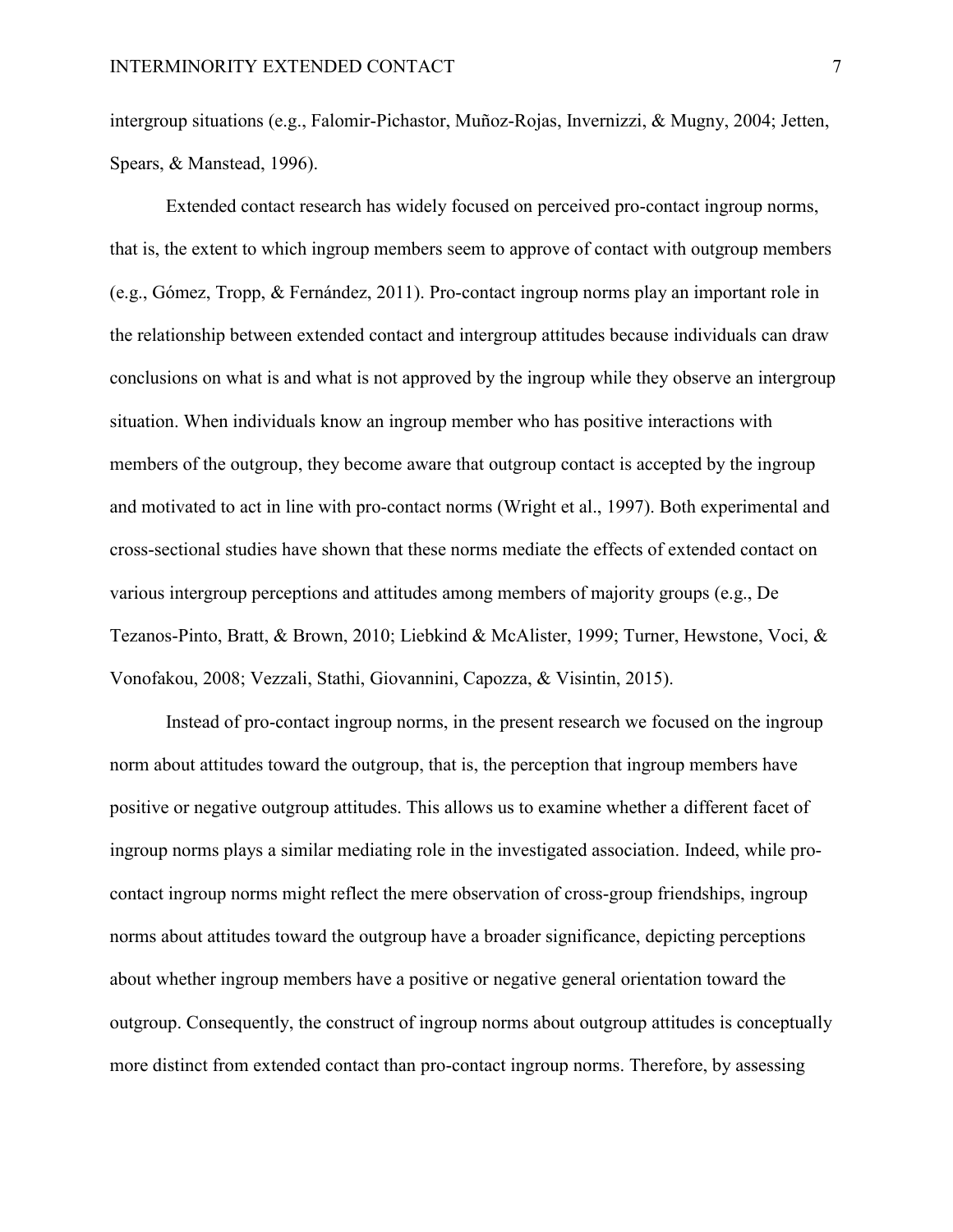ingroup norms about outgroup attitudes, this paper provides a stringent test of the mediating role of ingroup norms in the relationship between extended contact and reduced prejudice.

### **Overview of the Present Studies**

In 2014, we conducted two studies in which we investigated the role of interminority extended contact in the development of positive intergroup attitudes among two ethnic minority groups in Bulgaria and two immigrant groups in Finland. In both studies, two types of outgroup attitudes were measured: outgroup prejudice and social distance towards the outgroup, that is, the desire to avoid closeness with outgroup members (Bogardus, 1967). The two studies also aimed at testing the mediators of the relationship between extended contact and outgroup attitudes. Due to some differences in the survey instruments used, they differed, however, with respect to the mediators tested: While Study 1 focused on the role of outgroup empathy, Study 2 focused on outgroup trust and ingroup norms as factors explaining the association between extended contact and intergroup attitudes.

Examining the relationship between extended contact and outgroup attitudes in interminority contexts is the first novelty of the present research, as previous studies on extended contact have only focused on this relationship in majority-minority contexts. This study is also among the first (see Vezzali et al., 2014) to investigate the link between extended contact and social distance among members of ethnic minority groups and immigrants. Another contribution to the existing knowledge on interminority relations in plural societies is the focus on two different minority settings: ethnic minorities (Study 1: Roma and Bulgarian Turks) and immigrants (Study 2: Estonians and Russians) in two different interminority contexts (Bulgaria and Finland, respectively). Both Bulgaria and Finland are European Union (EU) member states, but they differ drastically in terms of, for example, the share of ethnic minorities/immigrants in the total population and the history and presence of cultural diversity in the country.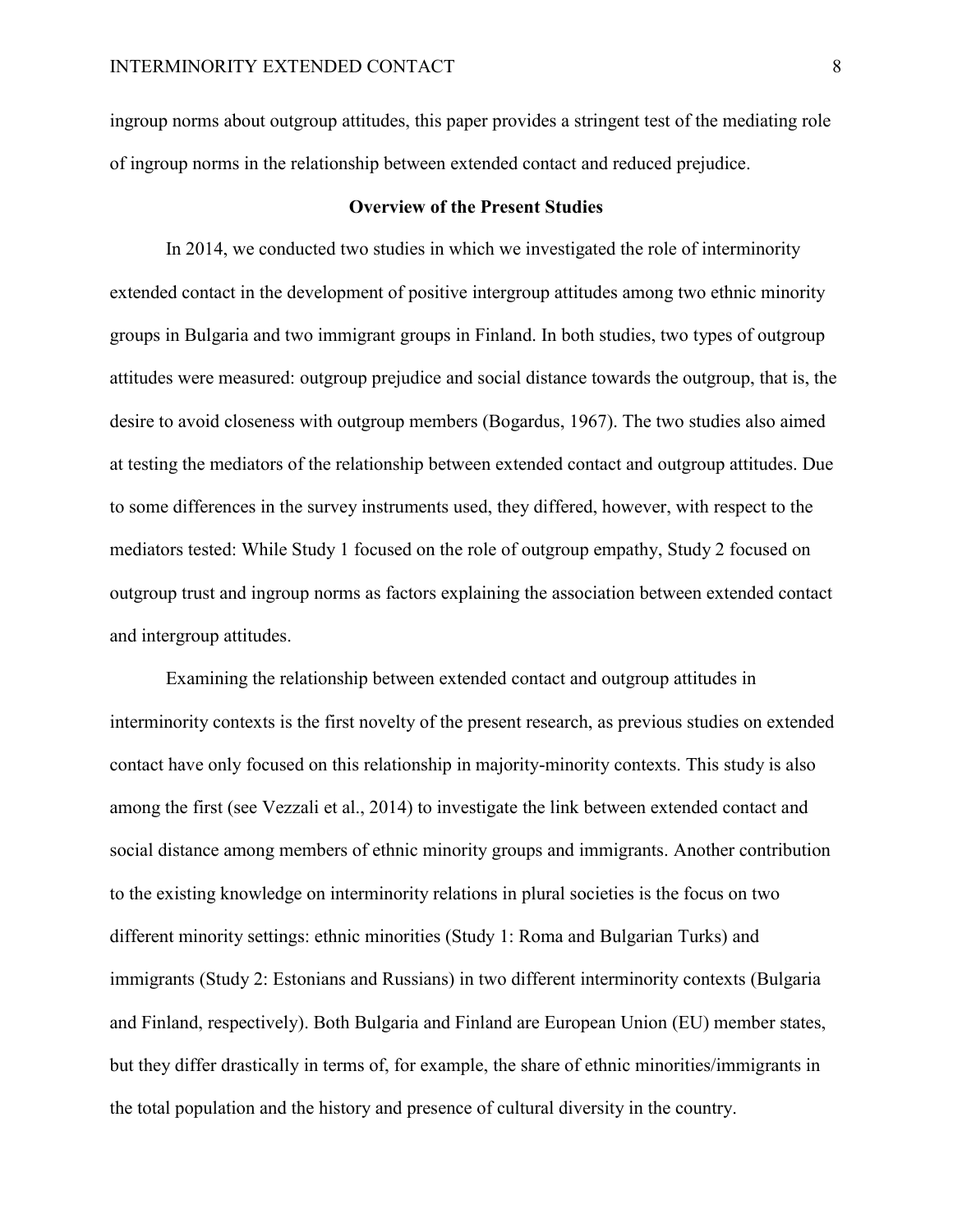In Bulgaria the two largest ethnic minorities of Roma and Bulgarian Turks account for around 14 per cent of the total population (around 5% and 9% respectively; Bulgarian Census, 2011). Bulgarian Turks are the descendants of Turks who settled in Bulgaria during the Ottoman Rule, that is, the historical period from the conquest of Bulgarian territories by Turks until the liberation of Bulgaria (1396-1878). Also the presence of Roma in Bulgaria dates back to at least the 14th century (Crampton, 1997). Bulgarian Turks and Roma are thus considered as ethnic minorities and not as immigrants, because they have been in Bulgaria prior to the formation of the present Bulgarian nation. Both minorities have a disadvantaged position in society and face discrimination, but Roma have a particularly low status due to their low educational level, high unemployment and poor living conditions (e.g., ECRI, 2009). The findings of the representative social survey Public Perceptions of Interethnic Relations in Bulgaria (Yanakiev, 2004) further suggest that interminority attitudes in the country are rather negative: While a large proportion of Roma perceived Bulgarian Turks as religious fanatics, Bulgarian Turks considered Roma to be lazy, untrustworthy, adverse to education and highly likely to become criminals.

In Finland, the two most numerous immigrant groups are Estonians and Russians, and their share in the total population is around 1 and 1.2 per cent, respectively (Statistics Finland, 2014). Compared to the two ethnic minorities in Bulgaria, these two immigrant groups have resided in Finland for a relatively short period: While the majority of Russian immigrants have come to the country after the collapse of the Soviet Union in the early 1990s, the majority of Estonian immigrants have started coming to Finland only after Estonia joined the EU in 2004. The two immigrant groups differ in social status in Finnish society and these differences are reflected mostly in their position in the labour market and attitudes towards these groups among majority Finns. In 2013, the unemployment rate among Russian immigrants (15 %) was twice as high as among Estonian immigrants (8 %) and three times higher than among majority Finns (5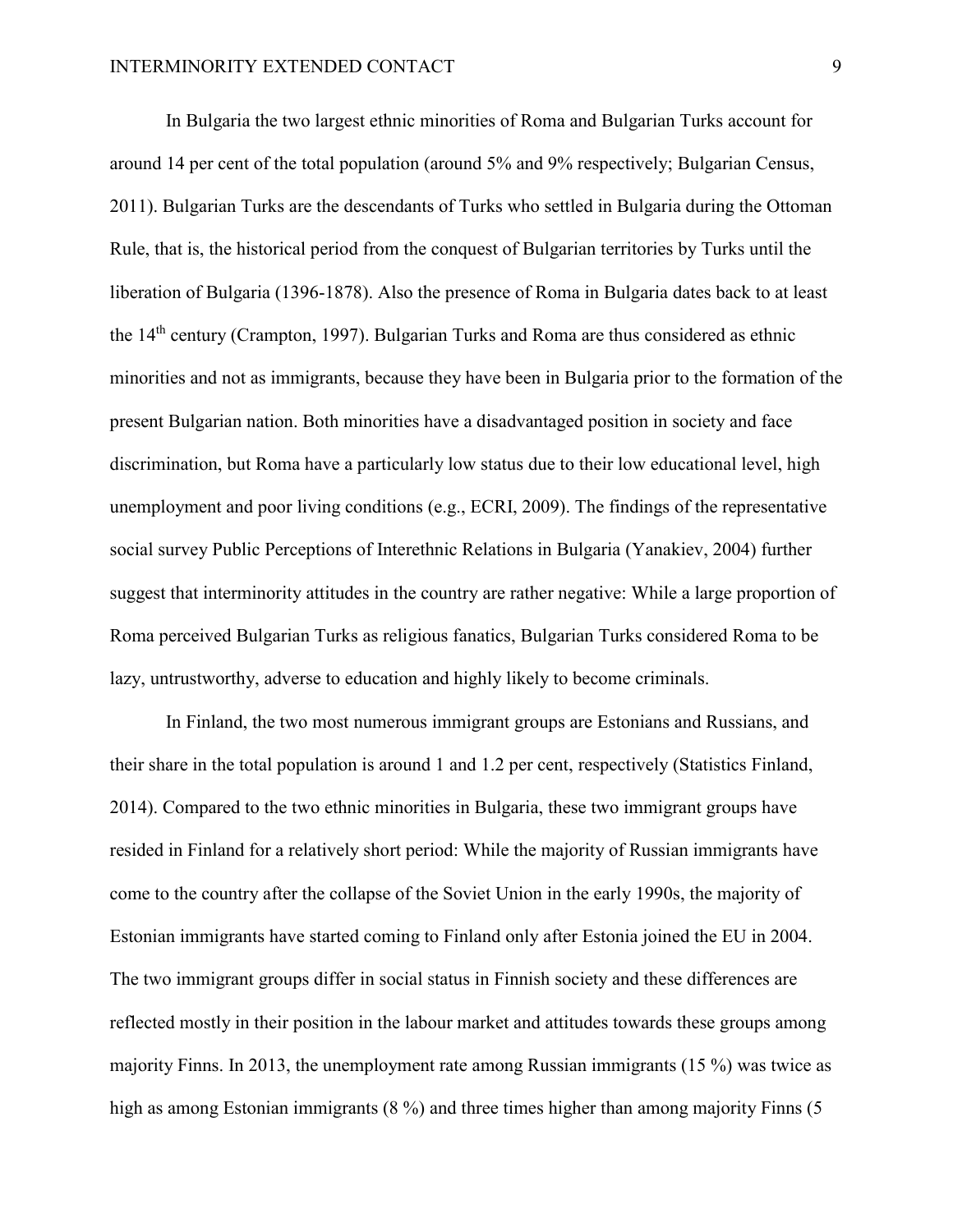%) (Statistics Finland, 2014). Moreover, while Estonians are among the most accepted and wanted immigrants in Finland, Russians are among the least welcome newcomers (Jaakkola, 2005, 2009).

Regardless of the aforementioned contextual differences, we argue that extended contact will be associated with more favourable mutual intergroup perceptions of out-group minority members in both intergroup settings. In the current studies, first, we posit that interminority extended contact will be associated through stronger outgroup empathy (Study 1) with less outgroup prejudice and lower social distance towards the outgroup (*Hypothesis 1*). Second, we expect interminority extended contact to be associated through stronger outgroup trust (Study 2) with less outgroup prejudice and lower social distance (*Hypothesis 2*). Third, we predict that interminority extended contact will be associated through a positive ingroup norm (Study 2) with less outgroup prejudice and lower social distance towards the outgroup (*Hypothesis 3*). It is worth mentioning that the operationalization of ingroup norm as the norm about outgroup attitudes, that is, the perception that the ingroup has a favourable or unfavourable attitude toward the outgroup, constitutes a further novelty in the research on extended contact, as previous studies focused mainly on the mediating role of pro-contact ingroup norms (e.g., De Tezanos Pinto et al., 2010; Gomez et al., 2011; Turner et al., 2008; Vezzali et al., 2015).

All the hypothesized mediation processes (indirect effects) in Study 1 and 2 are expected to occur when controlling for direct contact with the relevant outgroup. In addition, we inspected whether the paths proposed in the models for Study 1 and 2 differed between the two minority groups studied to ensure that the minority group status does not moderate the effects of extended contact on outgroup attitudes.

### **Study 1**

#### **Method**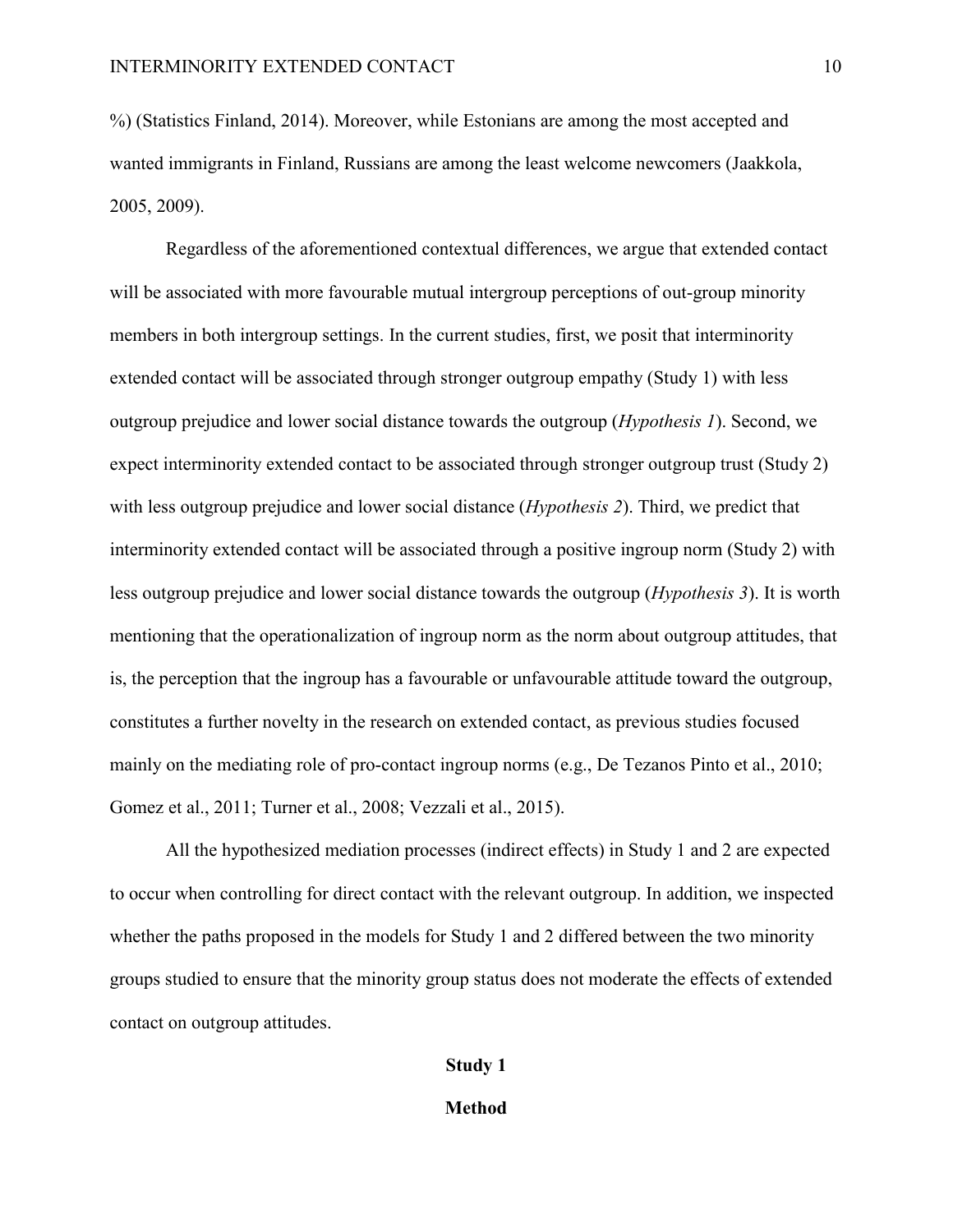## **Participants and Procedure**

Data used in this study were part of a larger survey on interethnic relations in Bulgaria conducted in three Bulgarian districts (Stara Zagora, Montana and Kardzhali) in June and July 2014. The survey was conducted in compliance with the code of ethics of the American Psychological Association and with the Law for Protection of the Personal Data in Bulgaria. A quota cluster sampling method was used, with eight respondents per cluster. Data collection points were selected on the basis of self-reported ethnicity data from the Bulgarian National Statistical Institute. The sample was stratified by gender, age and urban versus rural residence. The questions were administered in face-to-face interviews in Bulgarian language by professional interviewers. Respondents were provided with all the necessary information for giving informed consent and guaranteed anonymity and that they could stop the interview at any time. The current study utilizes the data collected among Bulgarian Turkish (*n* = 320) and Roma (*n* = 320) respondents<sup>i</sup>. In both subsamples, half of the respondents were women. Mean age was 44.60 (*SD*)  $= 17.36$ ) for Bulgarian Turks and 43.33 (*SD* = 16.67) for Roma. Regarding educational level, 7.5 per cent of Bulgarian Turks had not completed primary education, 37.5 per cent had completed primary or lower secondary education, 42.5 per cent had completed upper secondary education, and 12.5 per cent had a degree above secondary education. For Roma, 15.3 per cent had not completed primary education, 60.3 per cent had completed primary or lower secondary education, 23.1 per cent had completed upper secondary education, and 1.3 per cent had a degree above secondary education. Due to the quota sampling method, the Bulgarian Turkish and the Roma subsamples did not differ regarding gender,  $\chi^2(1) = 0.02$ ,  $p = .937$ , and age,  $t(638) = 0.94$ ,  $p =$ .346. Instead, the differences in the educational level of the respondents were observed between the two subsamples,  $\chi^2(3) = 73.35$ ,  $p < .001$ , with Bulgarian Turkish respondents being more educated than Roma respondents.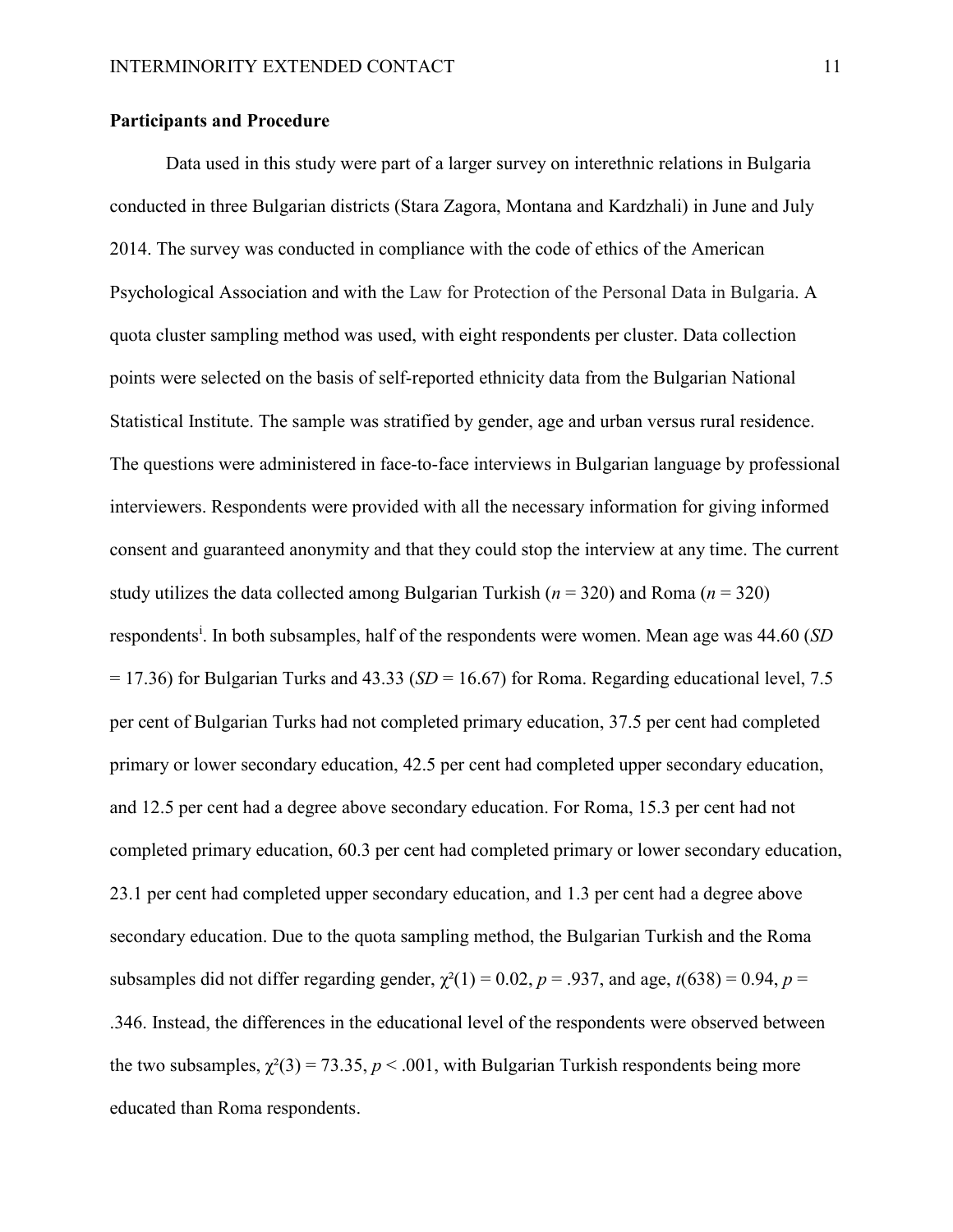## **Materials**

#### **Predictors.**

**Extended contact with the outgroup** was measured with an item adapted from De Tezanos-Pinto et al. (2010) assessing how many ingroup members are known to have friends from the relevant outgroup: *"To your knowledge, how many <INGROUP> you know have <OUTGROUP > friends"?* The response options were 1 (*none*), 2 (*one*), 3 (*a few*), and 4 (*many*). Higher scores indicate having more extended contact with the relevant outgroup.

**Direct contact with the outgroup** (control variable) was measured with an item adapted from Voci and Hewstone (2003) which assessed the number of individuals from the outgroup who are well-known to the participant: "How many <*OUTGROUP > do you know well*"? with the same response scale as the extended contact item. Higher scores indicate having more direct contact with the relevant outgroup.

## **Mediator.**

**Outgroup empathy** felt by Bulgarian Turks and Roma minority members towards each other was measured with two items adapted from Capozza et al. (2013): *"Can you share joys and sorrows with <OUTGROUP>"? and "Can you understand the feelings of <OUTGROUP>"?* The response scale ranged from 1 (*no, not at all*) to 5 (*yes, very much*). The items were integrated into a reliable scale of outgroup empathy (Spearman-Brown reliability statistic for a two-item measure:  $\rho = 0.82$  for Bulgarian Turkish and  $\rho = 0.93$  for Roma participants), where higher scores indicate more empathy toward the outgroup.

## **Outgroup attitudes.**

**Outgroup prejudice** was measured with a single item, a so called 'feeling thermometer' (Haddock, Zanna, & Esses, 1993). Participants were asked about their general feelings towards the other minority group. The answering scale ranged from 1 (*extremely negative*) to 7 (*extremely*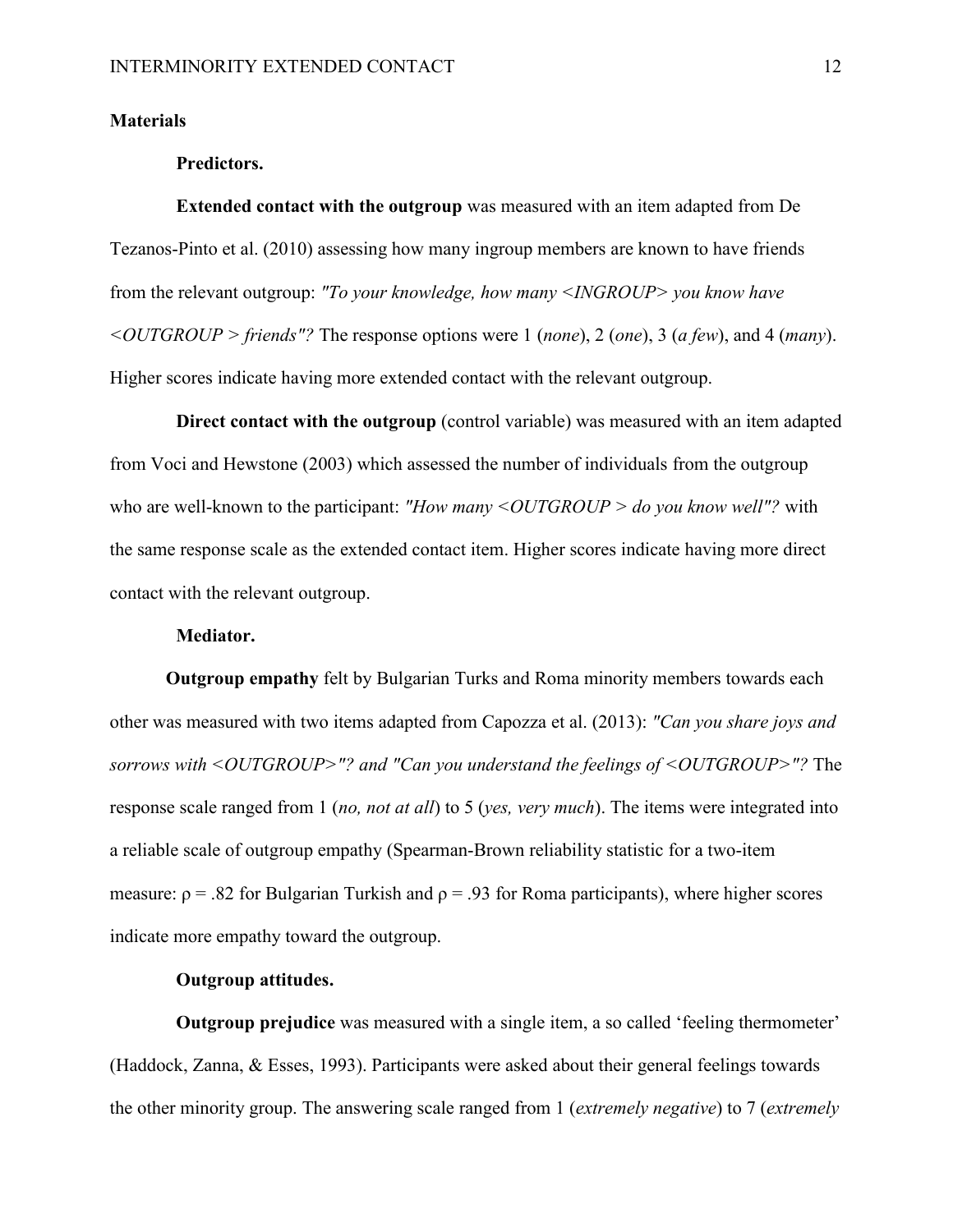*positive*). The mid-point of the scale (4 = *indifferent*) indicated a neutral attitude. The item was reverse-coded, so that higher scores reflect stronger prejudice towards the other group.

**Social distance** towards the outgroup was measured with three items adapted from Bogardus (1967). The items reflect the perception of social distance felt towards the other group among Bulgarian Turkish and Roma minority members. The items were: *"Would you accept <OUTGROUP> as neighbours"?*, *"Would you agree to work together with a <OUTGROUP>"?* and *"Would you marry or cohabitate with a <OUTGROUP>"?*. The response scale ranged from 1 (*completely disagree*) to 5 (*completely agree*). All items were reverse-coded and aggregated into a reliable scale ( $\alpha$  = .84 for Bulgarian Turks and  $\alpha$  = .80 for Roma) with higher scores indicating that participants perceived greater social distance towards the outgroup<sup>ii</sup>.

### **Results and Discussion**

The dataset contained 0.58 per cent of missing data that we imputed with the maximum likelihood (ML) estimation method. Correlations among the variables, their means and standard deviations are shown in Table 1. From the mean of the variables, it appears that both Bulgarian Turks and Roma reported quite low levels of direct and extended contact with members of the other minority. However, while Roma reported more extended than direct contact, *t*(319) = 5.69,  $p < .001$ , no such difference occurred for Bulgarian Turks,  $t(319) = 1.42$ ,  $p = .156$ . Moreover, Bulgarian Turks reported more direct  $(t(633) = 6.58, p < .001)$  and extended contact  $(t(636) =$ 2.62, *p* = .009) with members of the other minority group than Roma. Both Bulgarian Turks and Roma reported quite low empathy toward the outgroup with no significant difference between the groups,  $t(612) = 1.19$ ,  $p = 0.234$ . Bulgarian Turks were more prejudiced toward Roma than vice versa,  $t(621) = 5.90$ ,  $p < .001$ , and perceived more social distance toward the other ethnic community than Roma,  $t(623) = 9.04$ ,  $p < .001$ <sup>iii</sup>.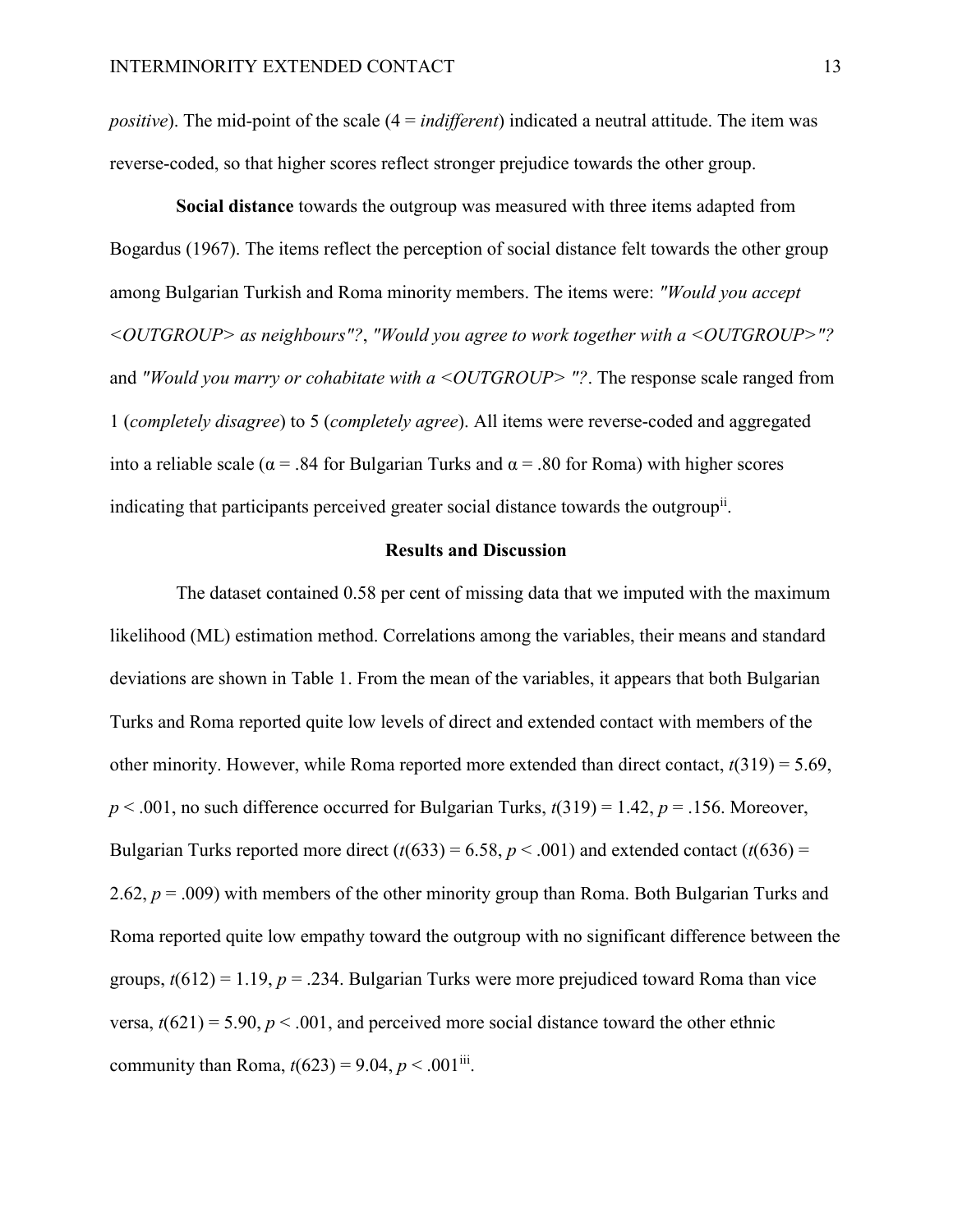To investigate the hypothesized relationships, we conducted a path analysis in *Mplus* 6 (Muthén & Muthén, 1998-2010). Preliminary analyses suggested that the clustered structure of the data (the 640 respondents were nested in 80 clusters; each cluster included 8 respondents) needs to be accounted for (ICC of outgroup empathy = .32, ICC of outgroup prejudice = .39, ICC of social distance  $=$  .42). Furthermore, while extended contact is by definition the knowledge of the behavior of significant others, it is more likely that respondents from the same cluster know each other than that they know respondents from other clusters. In light of these premises, the path analysis was conducted with a multilevel approach. All the main hypotheses were however tested at the individual level. We included gender  $(0 = male, 1 = female)$ , age, and educational level as socio-demographic control variables. We further controlled for the effects of direct intergroup contact. A dummy variable representing the district of data collection was included as a cluster-level control variable<sup>iv</sup>. Also the direct paths from extended contact to the outcome variables were estimated. The coefficients and indirect effects are reported in an unstandardized form  $(B)$ .

The proposed model with all the paths constrained equal between the two ethnic groups fit the data well, corrected Satorra-Bentler scaled  $\chi^2(9) = 4.85$ ,  $p = .686$ ; RMSEA  $\approx .000$ ,  $SRMR_{within} = .016$ ,  $SRMR_{between} = .018$ ,  $CFI = 1.000$  and  $TLI = 1.014$ . In order to test whether the proposed model differs between the two ethnic groups, a set of multigroup comparisons was conducted. Specifically, the paths initially constrained equal between the two groups were one by one released, so that each time the released path could be freely estimated between the two groups while the other paths were kept constrained equal. Releasing of the equality constrains of the paths did not improve the model's fit, Satorra-Bentler scaled  $\Delta \chi^2(1)$ s  $\leq 1.82$ ,  $p_s \geq .178$ , thus suggesting the invariance of the strength of the associations in the two samples. The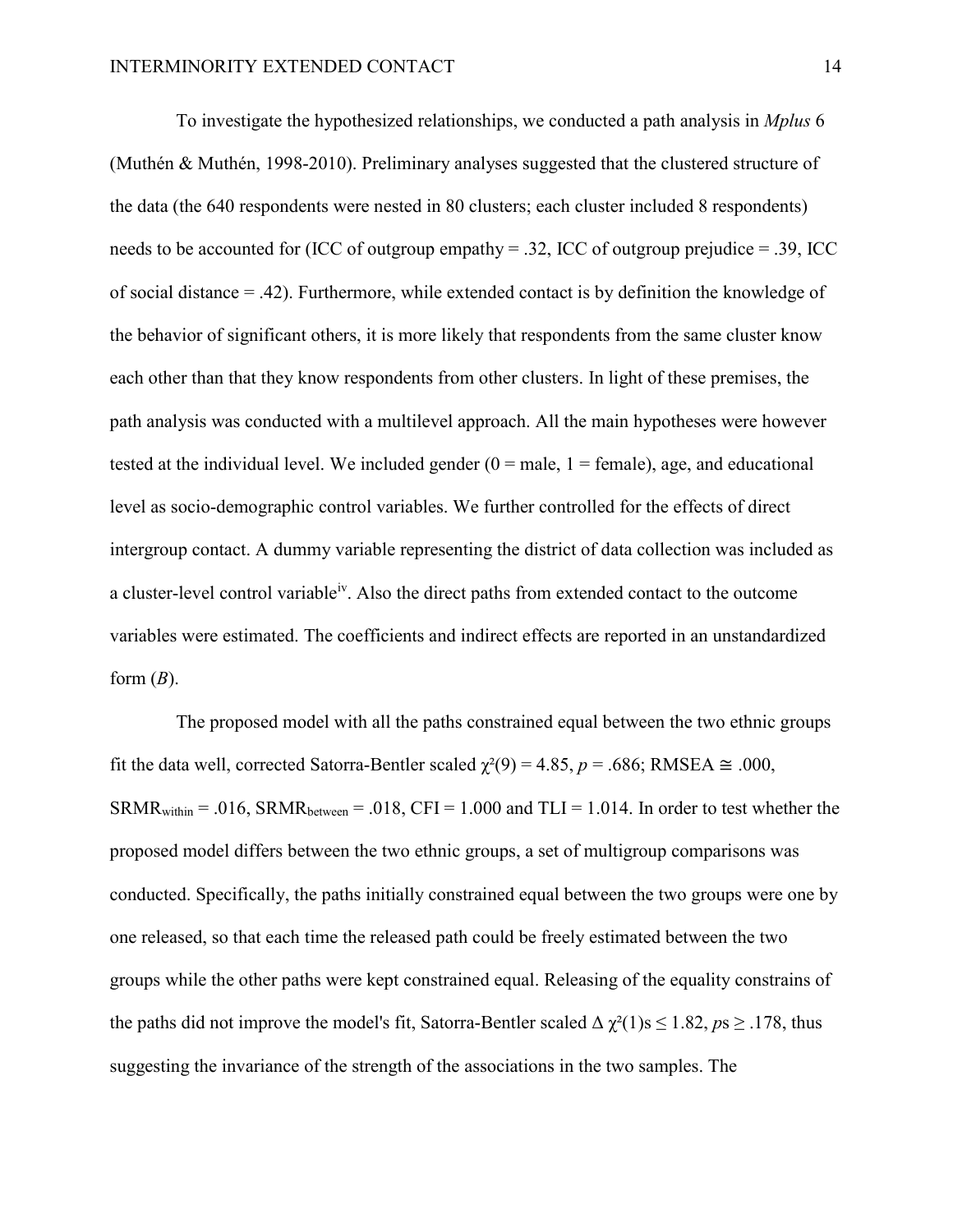unstandardized regression coefficients, their standard errors and confidence intervals for the model are presented in Figure 1.

As predicted, having more extended contact with members of the other minority group was positively associated with outgroup empathy which, in turn, was negatively associated with outgroup prejudice and with social distance perceptions (*H1*) among both Roma and Bulgarian Turks. The indirect effect of extended contact on outgroup prejudice via outgroup empathy was significant,  $B = -0.07$ ,  $SE = 0.03$ ,  $p = .008$ , 95% CI ( $-0.118$ ,  $-0.018$ ), as well as the indirect effect of extended contact on social distance via empathy,  $B = -0.06$ ,  $SE = 0.02$ ,  $p = .010$ , 95% CI (- $0.109$ ,  $-0.015$ )<sup>v</sup>. The direct effects of extended contact on outgroup prejudice and on social distance were not significant,  $B = -0.02$ ,  $SE = 0.05$ ,  $p = .671$ , 95% CI (-0.118, 0.076) and  $B = -0.02$ 0.02,  $SE = 0.04$ ,  $p = 0.563$ , 95% CI (-0.107, 0.058), respectively.

As regards direct contact, it was positively associated with outgroup empathy,  $B = 0.41$ , *SE* = 0.05, *p* < .001, 95% CI (0.311, 0.502), and negatively with outgroup prejudice, *B* = -0.14, *SE* = 0.04, *p* = .001, 95% CI (-0.226, -0.059), and social distance, *B* = -0.17, *SE* = 0.04, *p* < .001, 95% CI (-0.244, -0.090). Direct contact had also significant indirect effects via empathy on outgroup prejudice,  $B = -0.22$ ,  $SE = 0.04$ ,  $p < .001$ , 95% CI ( $-0.288$ ,  $-0.145$ ), and on social distance,  $B = -0.20$ ,  $SE = 0.03$ ,  $p < .001$ , 95% CI ( $-0.261$ ,  $-0.136$ ).

Study 1 thus showed that, over and above interminority direct contact, interminority extended contact is associated with more positive outgroup attitudes, with this effect mediated by outgroup empathy. Furthermore, as expected, the examined relationships did not differ between the two ethnic minorities—Roma and Bulgarian Turks—though they have different status positions in Bulgarian society.

## **Study 2**

#### **Method**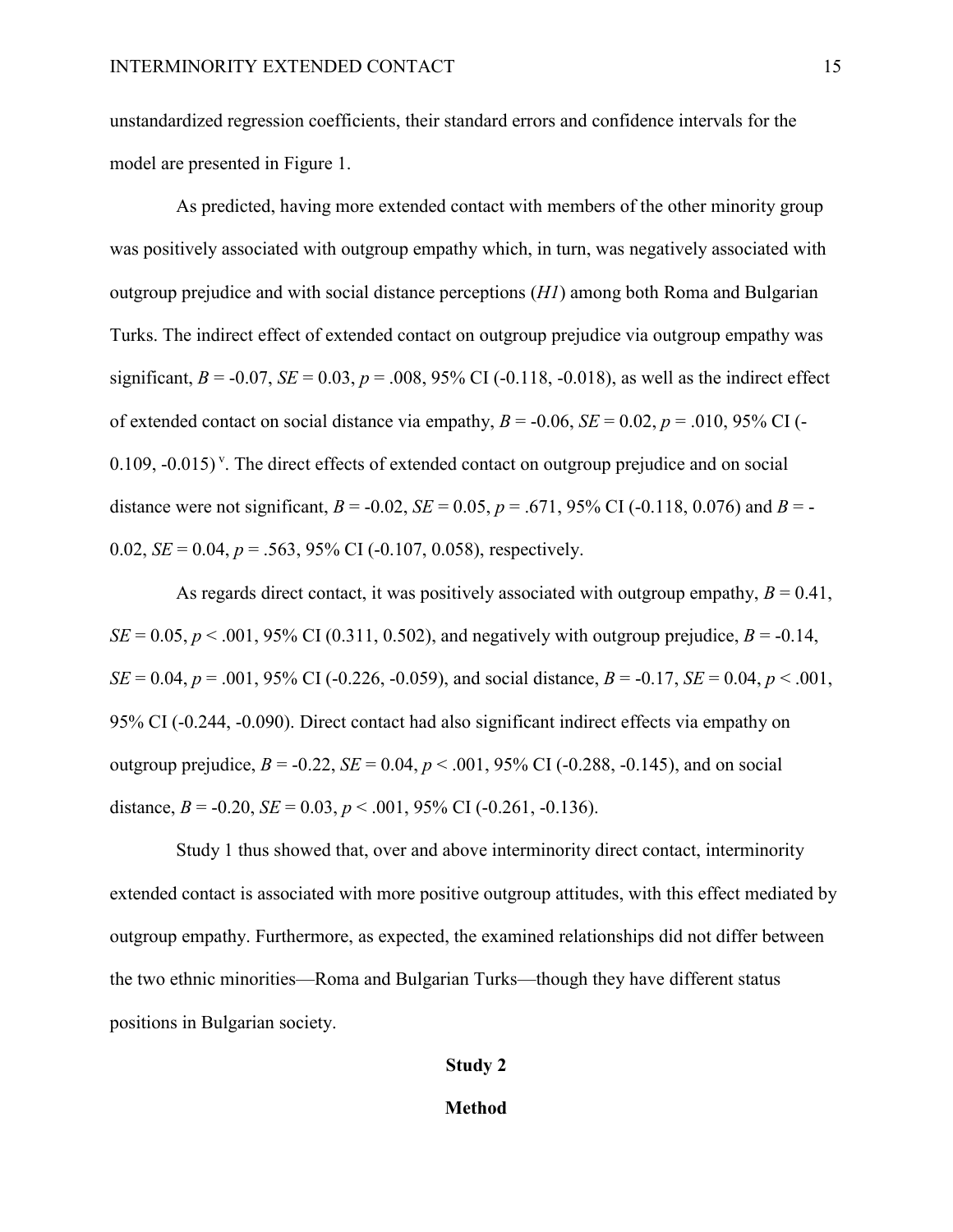## **Participants and Procedure**

Data used in this study were collected through a postal survey that took place between May and October 2014 and included a variety of social psychological measures related to immigration. In the introduction to the survey, participants were provided with all the necessary information for giving informed consent. They were also instructed that informed consent is regarded as given if the questionnaire is filled in and sent back to the research team. The study design was developed and conducted in accordance to the guidelines of the American Psychological Association and of the Ethical Review Board in the Humanities and Social and Behavioural Sciences at the University of Helsinki. Participation in the study was voluntary and anonymous. Questionnaires were sent to the representative samples of Estonian and Russian immigrants in Finland, drawn by the Finnish National Population Register Centre. Participants from both groups were selected according to their mother tongue (Estonian or Russian, respectively), country of residence before moving to Finland (Estonia or the Russian Federation, respectively), and the time of their relocation to Finland, which was no later than the end of 2010. Participants received questionnaires in their respective mother tongues; the questionnaires were translated by native speakers of the Estonian and the Russian language. The response rate to the survey was 26.9 per cent ( $n = 212$ ; 68 % female,  $M_{age} = 46.09$ ,  $SD = 11.38$ ) for the Estonian and 30.8 per cent ( $n = 246$ ; 65 % female,  $M_{age} = 43.01$ ,  $SD = 11.80$ ) for the Russian sample. Estonians reported on average 14.18 (*SD* =3.23) years education, while for Russians the average years of education were 15.88 ( $SD = 4.92$ ). While the two subsamples did not differ regarding their gender composition,  $\chi(1) = 0.69$ ,  $p = .428$ , the Russian respondents were younger,  $t(456) = 2.84$ ,  $p =$ .005, and had a longer education,  $t(456) = 4.30$ ,  $p < .001$ , than the Estonian respondents.

# **Materials**

## **Predictors.**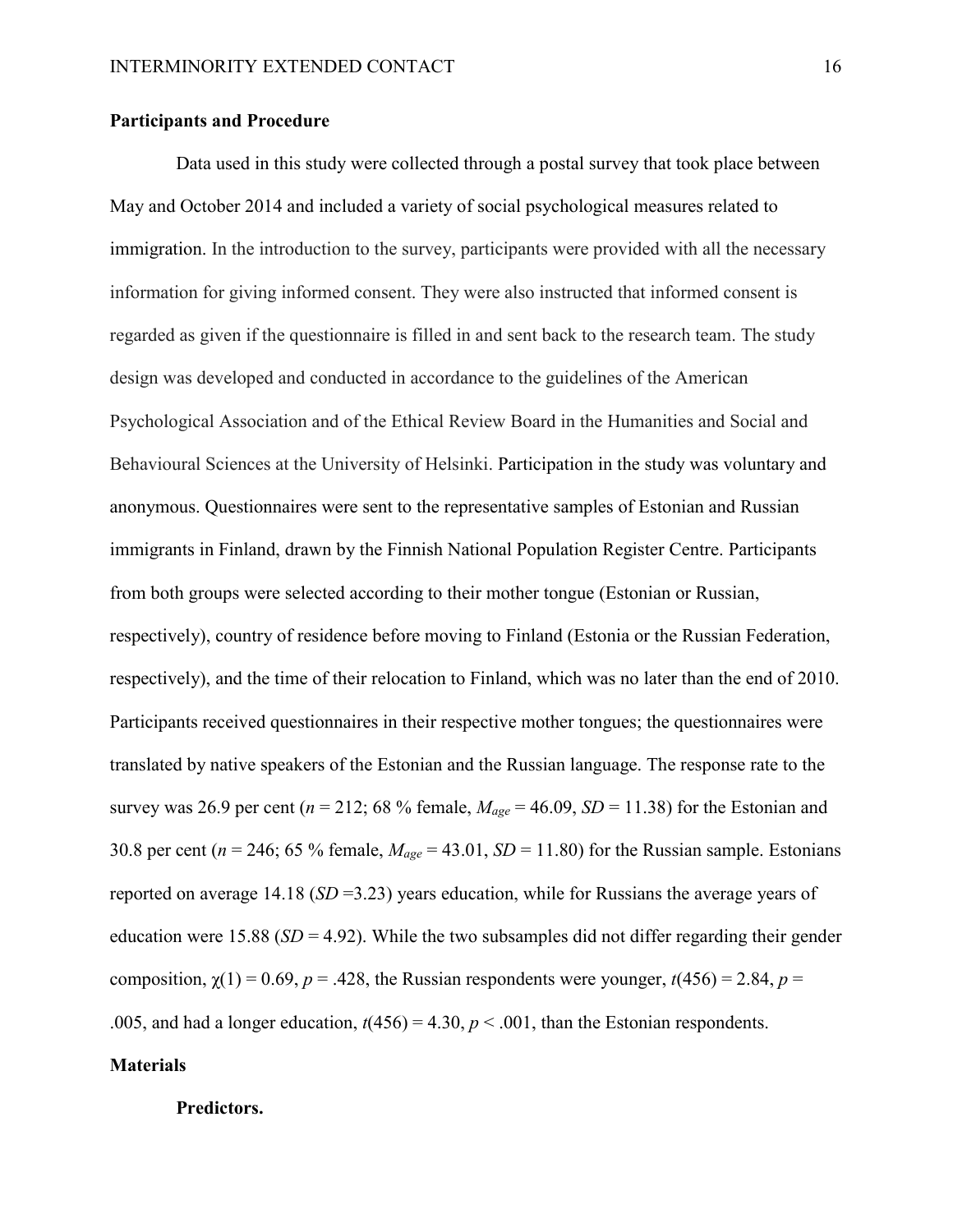**Extended and direct contact with the outgroup** were both measured with similar items to those used in Study 1. The items were *"To your knowledge, how many people you know have <OUTGROUP> immigrants as friends"?* for extended contact and *"How many <OUTGROUP> immigrants do you know well"?* for direct contact. The response options were 1 (*none*), 2 (*one*), 3 (*a few*), 4 (*some*), and 5 (*many*). Higher scores indicate that participants have more extended and direct contact with the outgroup.

### **Mediators.**

**Outgroup trust** was measured with two items adapted from Turner, West, and Christie (2013) and an answering scale ranging from 1 (*completely disagree*) to 5 (*completely agree*). The items were: *"I would be able to trust a <OUTGROUP> immigrant as much as any other stranger"* and *"I would be able to trust a <OUTGROUP> immigrant with personal information about myself"*. The items comprise a reliable scale of outgroup trust (Spearman-Brown reliability statistic for a two-item measure:  $\rho = .84$  for Estonian and  $\rho = .70$  for Russian immigrants), with higher scores indicating greater levels of trust.

**Ingroup norm**, that is the perceived attitude of a typical ingroup member living in Finland towards the outgroup, was assessed with a single item: *"What do you think would be the general attitude of a typical <INGROUP> living in Finland towards <OUTGROUP > immigrants"?* and answered on the scale ranging from 1 (*extremely negative*) to 7 (*extremely positive*). Higher scores denote that attitudes towards the outgroup held by a typical ingroup member living in Finland are perceived to be more positive.

## **Outgroup attitudes.**

**Outgroup prejudice** was measured as in Study 1. Higher scores reflect stronger prejudice towards the other immigrant group.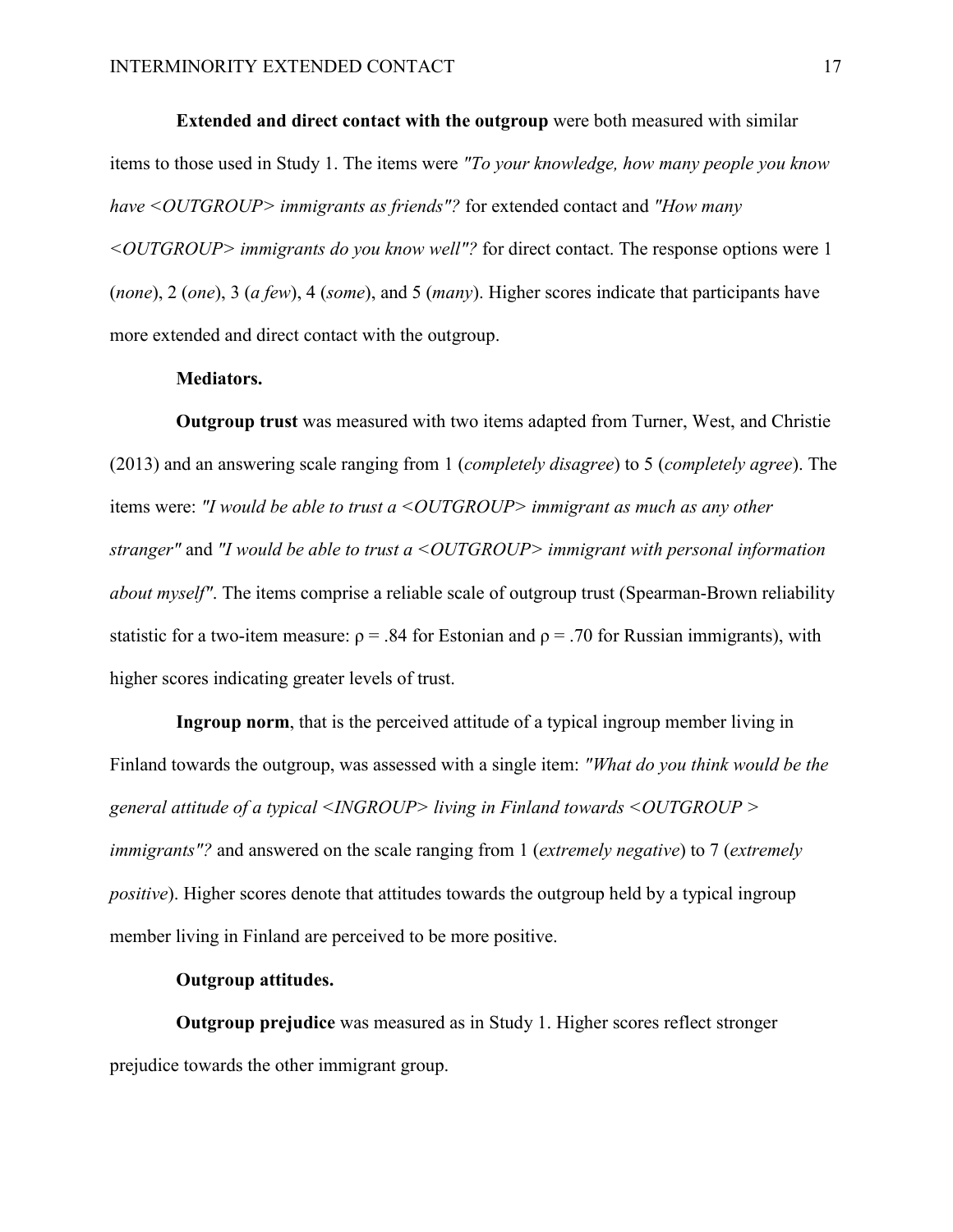**Social distance** was measured with three items largely corresponding to those used in Study 1 and the same response scale. Since many Estonian and Russian immigrants have relocated to Finland in an adult age with their families started in the country of origin, the item about intergroup marriage used in Study 1 was not very relevant in the Finnish context. Thus, it was replaced with an item about the acceptance of minority outgroup members as close friends. The items were: *"Would you accept an <OUTGROUP> immigrant as a close friend"?*, *"Would you work together with an <OUTGROUP> immigrant"?* and *"Would you accept <OUTGROUP> immigrants as neighbours"?*. All items were reverse-coded and aggregated into a reliable scale ( $\alpha$  = .89 for Estonians and  $\alpha$  = .86 for Russians), where higher scores indicate greater social distance towards the outgroup<sup>vi</sup>.

### **Results and Discussion**

Missing data (1.38 %) were imputed with the ML estimation method. Correlations among the variables, their means and standard deviations are shown in Table 2. Both Estonian and Russian immigrants reported quite low levels of direct and extended contact with members of the other immigrant group. However, while Russian immigrants reported having significantly more extended than direct contact with the outgroup,  $t(245) = 3.72$ ,  $p < .001$ , no such difference occurred among Estonian immigrants,  $t(211) = 1.26$ ,  $p = .208$ . Moreover, there were no statistically significant differences between the two groups in the level of reported extended,  $t(456) = 0.95$ ,  $p = .341$ , and direct,  $t(422) = 0.23$ ,  $p = .817$ , contact with the outgroup. While both Estonians and Russians expressed modest levels of outgroup trust with no statistically significant difference between the groups,  $t(423) = 1.07$ ,  $p = .285$ , Russian respondents reported having a more positive ingroup norm about the outgroup than Estonians did,  $t(456) = 5.56$ ,  $p < .001$ . Estonians and Russians reported similarly low levels of social distance, *t*(456) = 0.27, *p* = .784, but Estonians were more prejudiced towards Russians than vice versa,  $t(456) = 4.80$ ,  $p < .001$ .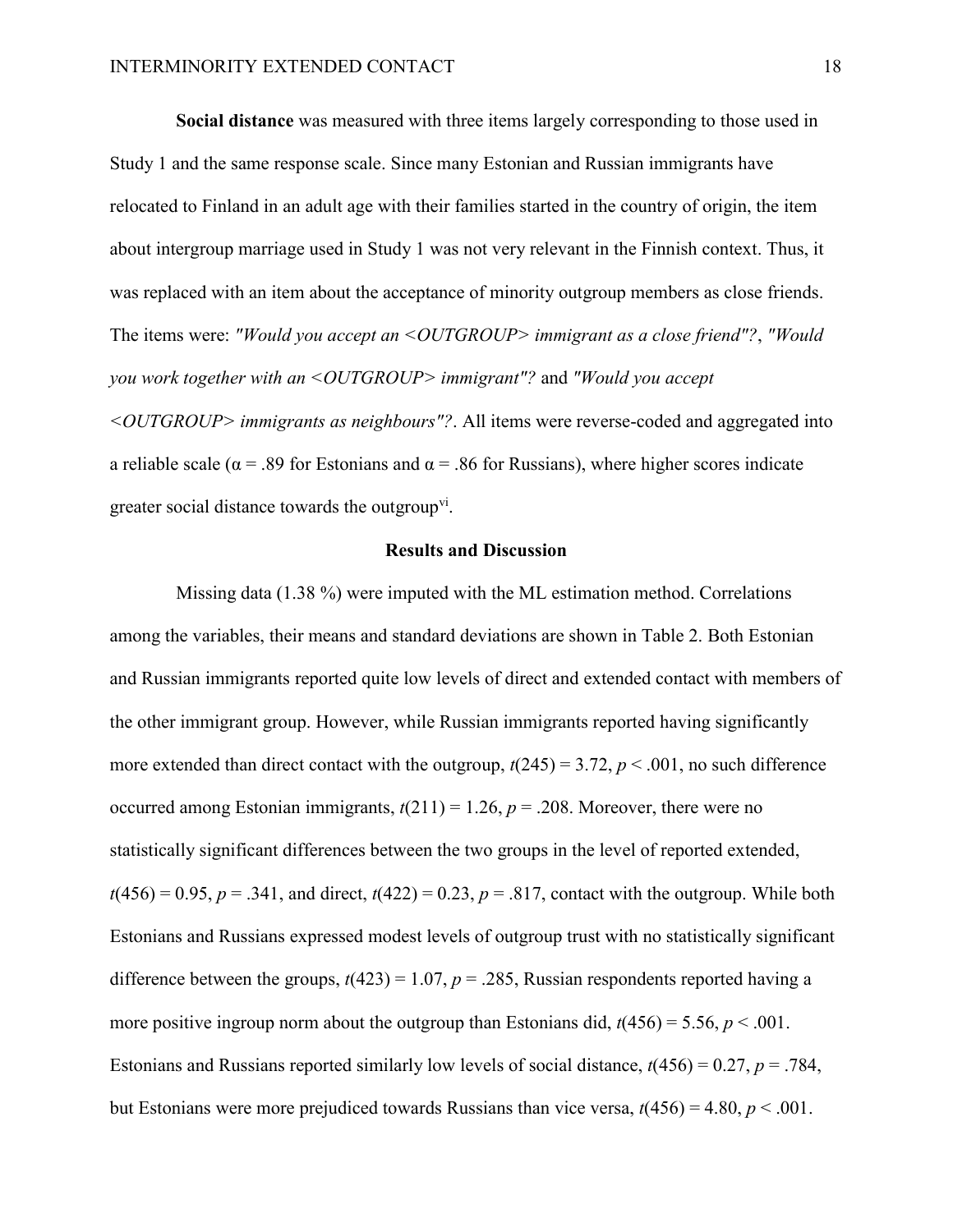To examine the hypothesized models, we conducted path analysis in *MPlus* 6 with ML estimation. The significance of the indirect effects was assessed with 95 % bias-corrected bootstrap confidence intervals based on 5,000 bootstrapped resamples (e.g., Preacher, Rucker, & Hayes, 2007). As in Study 1, in this model, we also controlled for the effects of age, gender  $(0 =$ male,  $1 =$  female), years of education and direct contact with the outgroup, and estimated the direct paths from extended contact to the outcome variables.

The proposed model with all the paths constrained equal between the two immigrant groups fit the data relatively well,  $\chi^2(14) = 21.68$ ,  $p = .085$ ; RMSEA = .049, SRMR = .031, CFI = 0.987 and  $TLI = 0.952$ . However, in order to test whether the proposed model differs between the two immigrant groups, a set of multigroup comparisons was conducted. Specifically, as in Study 1, the paths initially constrained equal between the two groups were one by one released, so that each time the released path could be freely estimated between the two groups while the other paths were kept constrained equal.

As shown by the significant chi-square difference,  $\Delta \chi^2(1) = 14.18$ ,  $p < .001$ , the model in which the path from direct contact to outgroup trust was freely estimated between the groups presented a significantly better fit than the initial, fully-constrained model. This improved the goodness-of-fit indices,  $\gamma^2(13) = 7.50$ ,  $p = .875$ , RMSEA  $\cong .000$ , SRMR = .017, CFI = 1.000 and  $TLI = 1.037$ . Releasing of the equality constraints of the other paths did not further improve model fit,  $\Delta \chi^2(1)$ s  $\leq$  2.44,  $p_s \geq$  118, suggesting the invariance of the strength of the associations in the two samples, except of the association between direct contact and outgroup trust. The unstandardized path estimates for the final model are presented in Figure 2.

The results show that all the hypothesized associations between extended contact and outgroup prejudice and social distance were confirmed. As predicted, having more extended contact with members of the other minority group was associated with less prejudice towards this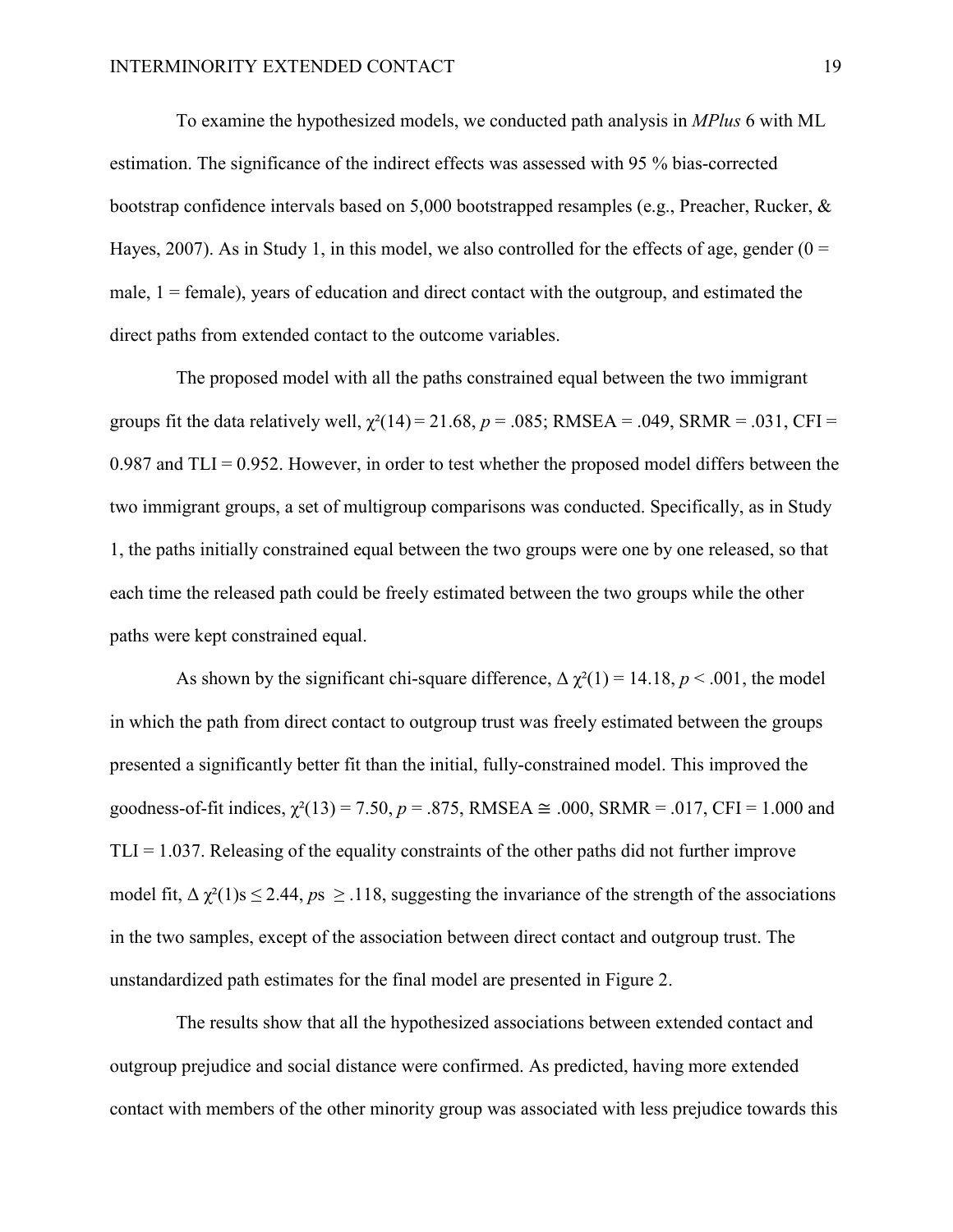group, and this occurred by virtue of stronger outgroup trust, indirect effect of  $B = -0.08$ , 95 % CI  $(-0.118, -0.045)$  (*H2*), and more positive ingroup norms, indirect effect of *B* = -0.11, 95% CI (-0.172, -0.058) (*H3*). Similarly, extended contact with the other minority group was associated with the perception of lower social distance towards this group, and this occurred via stronger outgroup trust, indirect effect of  $B = -0.09$ , 95 % CI (-0.134, -0.054) (*H2*), as well as via more positive ingroup norms, indirect effect of  $B = -0.04$ , 95% CI ( $-0.078$ ,  $-0.017$ ) (*H3*). In addition, extended contact was directly and negatively associated with social distance,  $B = -0.11$ ,  $SE =$ 0.04,  $p = 0.03$ , 95% CI (-0.189, -0.040), but it was not associated directly with outgroup prejudice,  $B = 0.00$ ,  $SE = 0.05$ ,  $p = .985$ , 95% CI (-0.087, 0.094).

As regards direct contact, for the Estonian immigrant respondents it was positively associated with outgroup trust,  $B = 0.13$ ,  $SE = 0.06$ ,  $p = .033$ , 95% CI (0.008, 0.249), which resulted in its negative indirect effects on outgroup prejudice,  $B = -0.04$ , 95% CI ( $-0.075$ ,  $-0.004$ ), and social distance,  $B = -0.04$ , 95% CI ( $-0.087$ ,  $-0.004$ ). Unexpectedly, for Russian immigrants direct contact was instead negatively associated with outgroup trust,  $B = -0.14$ ,  $SE = 0.06$ , *p*  $= .025, 95\%$  CI (-0.257, -0.017). This negative association resulted in the positive indirect effects of direct contact on outgroup prejudice,  $B = 0.04$ , 95% CI (0.005, 0.077), and the perception of social distance,  $B = 0.05$ , 95% CI (0.006, 0.090). The association between direct contact and ingroup norms, not different between the two groups, was not significant,  $B = -0.04$ ,  $SE = 0.05$ , *p* = .411, 95% CI (-0.140, 0.049), as well as the indirect effects of direct contact via ingroup norm on outgroup prejudice,  $B = 0.02$ , 95% CI (-0.023, 0.068), and social distance,  $B = 0.01$ , 95% CI (-0.007, 0.029). Finally, direct contact was directly associated with prejudice,  $B = -0.12$ ,  $SE = 0.04$ ,  $p = .001, 95\%$  CI (-0.190, -0.047), but not with social distance ( $B = 0.00$ ,  $SE = 0.03$ ,  $p = .922$ , 95% CI (-0.058, -0.066), for both groups.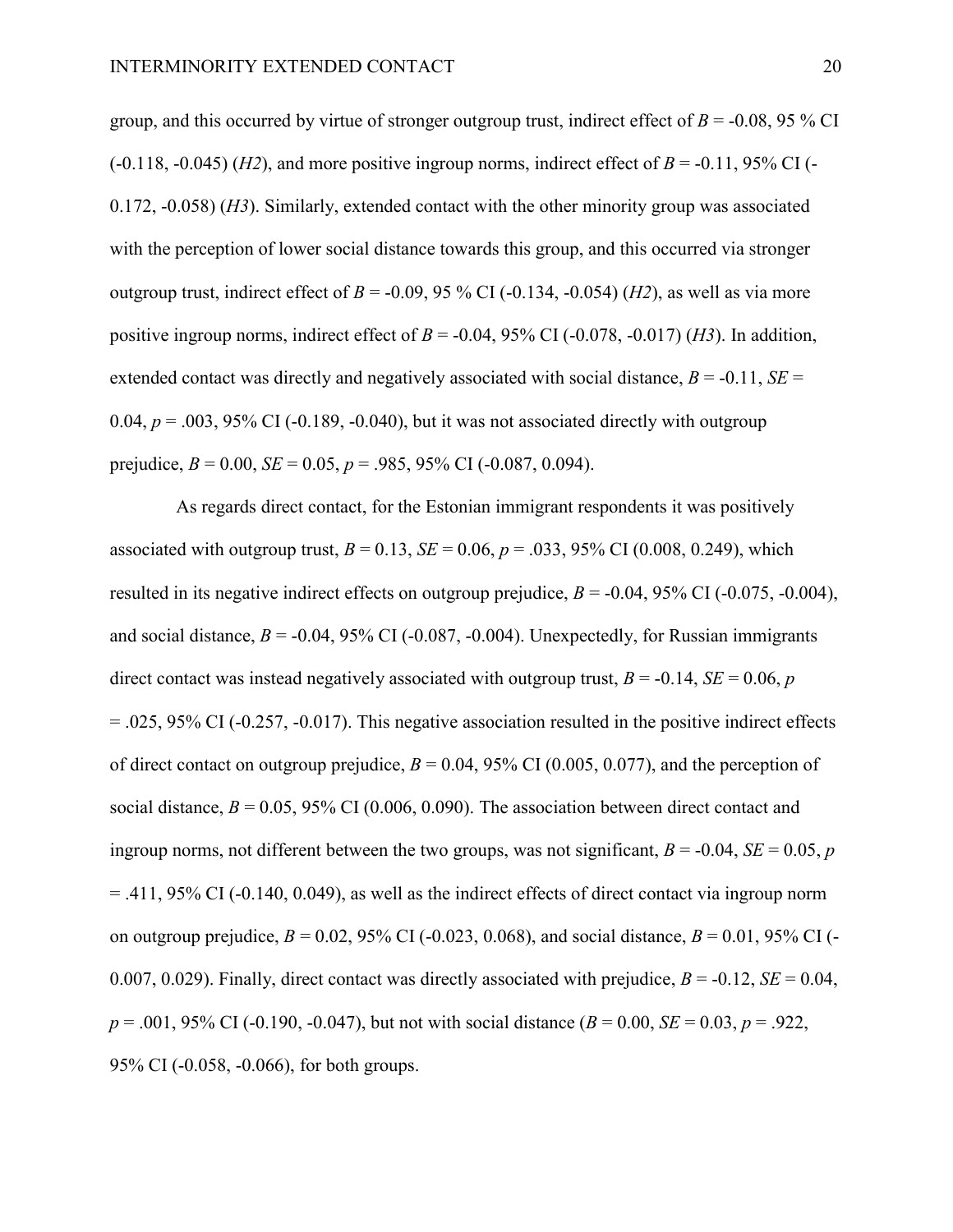The unexpected negative relationship between direct contact and outgroup trust for Russian immigrant respondents needs to be addressed. This finding may have two explanations. First, it may be due to status differences between the groups (Bikmen, 2011; see also Tropp  $\&$ Pettigrew, 2005): Members of a disadvantaged group are likely to feel they are targets of prejudice in direct contact situations and develop negative expectations. In Finland, Russians have a significantly lower social status and are less accepted by majority Finns than Estonians (Jaakkola, 2005, 2009). Because of these differences, Russian immigrants may feel anxious about being the target of prejudice during direct interactions with Estonians and may perceive Estonians as closer to Finns than to them and other, less privileged immigrant groups. Consequently, Estonians may be seen as representing the interests and political agenda of majority Finns rather than as showing trust-enhancing solidarity with other, lower status immigrant groups. Thus, Estonians are not seen as trustworthy, even by Russians who have personal knowledge of Estonians. Second, it is likely that the current relations between Estonians and Russians in Estonia underlie the obtained results. Specifically, Russians perceive Estonians as perpetrators of civil rights violations: The civil rights of the Russian minority in Estonia have been substantially limited by the Estonian national majority after the country gained its independence from the Soviet Union in 1991. This might have contributed to the absence of positive effects of direct contact on trust toward Estonians.

To recap, the findings of Study 2 demonstrate the beneficial role of extended contact on outgroup prejudice and social distance enabled by the affective and cognitive mechanisms. As the effects of extended contact on outgroup attitudes occurred over and above the effects of direct contact, extended intergroup interactions seem to be a promising path to prejudice reduction when direct contact with other minority groups is not possible or restricted. Moreover, the effects of interminority extended contact on outgroup attitudes were not different between the two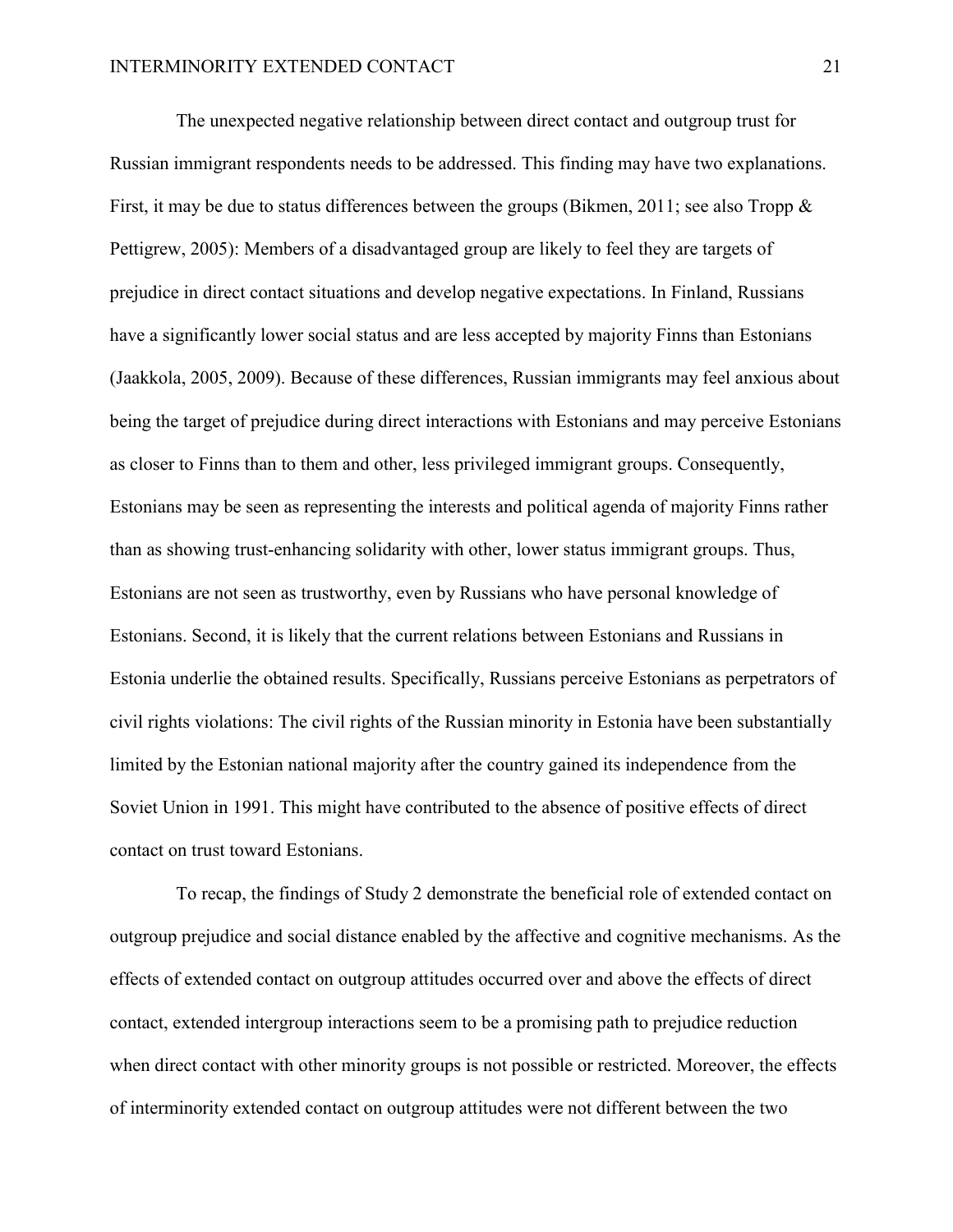immigrant groups, further suggesting the efficacy of interminority extended contact irrespectively of status differences.

## **General Discussion**

Our studies contribute to the literature on interminority relations and interminority contact in several ways. First, we examine for the first time the relationship between extended contact and outgroup attitudes among members of different ethno-cultural minority groups. Second, we investigate the affective (outgroup empathy and outgroup trust) and cognitive (ingroup norm) mediators of the relationship between interminority extended contact and prejudice, and operationalize ingroup norms in a novel way for intergroup contact research: Instead of pro-contact ingroup norms, we assess norms about attitudes toward the outgroup. Third, to study these phenomena, we analyse non-student data from previously underexplored interminority and national contexts: Roma and Bulgarian Turkish minority members in Bulgaria (Study 1) and Estonian and Russian immigrants in Finland (Study 2). Fourth, we examine two intergroup contexts in which the minority groups differ in societal status to understand whether the effectiveness of interminority extended contact is universal and not affected by status differences.

Our two studies have shown that even the mere knowledge of ingroup members having friends from another minority group is beneficial for outgroup attitudes. In the present research, extended contact has been found to be associated with less prejudice and social distance towards the other minority group over and above the effects of direct contact. This contribution is particularly important when one takes into account that interminority relations and perceptions can be conflictual and negative (see e.g., Verkuyten, 2007; White & Langer, 1999) and direct interminority interactions might be restricted due to the lack of interest and resources, language barriers and limited contact opportunities. Even more importantly, we have shown that extended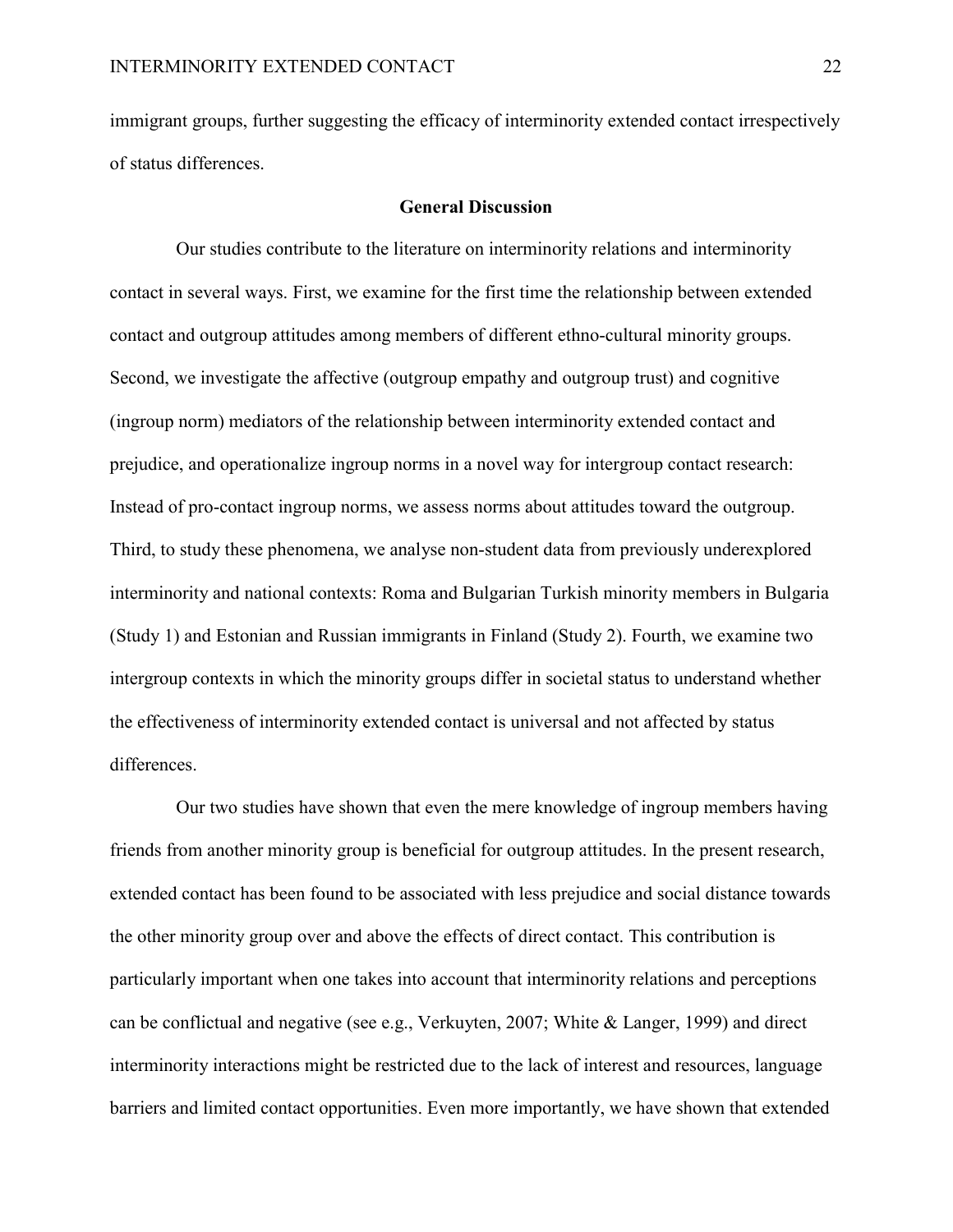#### INTERMINORITY EXTENDED CONTACT 23

contact was associated with more positive outgroup attitudes among all four groups of respondents; therefore, the strength of this relationship did not differ depending on the social status of the studied groups. This result attests to the wide applicability of extended contact as a prejudice-reducing tool in various national settings and among different minority groups and to the beneficial effects of extended contact even for the lowest status minority groups.

Moreover, the relationships between extended contact and outgroup prejudice and social distance, respectively, were largely indirect and occurred via outgroup empathy (Study 1), outgroup trust and positive ingroup norms (Study 2), as suggested by previous research examining these relationships in majority-minority contexts (see e.g., Vezzali et al., 2014). Thus, both affective and cognitive processes seem to play an important role in fostering more positive intergroup relations through the effects of interminority extended contact. It is noteworthy that, while pro-contact ingroup norms, usually operationalized as the perception that the ingroup supports intergroup contact, might reflect the simple observation of the occurrence of extended contact, attitudinal ingroup norms have a broader social significance tapping the general evaluation of the outgroup by ingroup members. Thus, it is particularly relevant to focus on attitudinal norms. Considering a facet of ingroup norms conceptually more distant from extended contact, our study constitutes a stringent test of the role of ingroup norms as mediators of the extended contact effects. Our research further encourages intergroup contact research to acknowledge the role of both attitudinal and contact norms (see Allport, 1954). In addition, the occurrence of the mediating effects of ingroup norms for extended but not for direct contact (for similar results when considering majority-minority relationships see De Tezanos-Pinto et al., 2010; Turner at al., 2008) attests the prominent role of indirect contact experiences on the cognitive facets of interminority prejudice (see Paolini, Hewstone, & Cairns, 2007). Moreover, the findings show that the empirical and conceptual distinction between direct and extended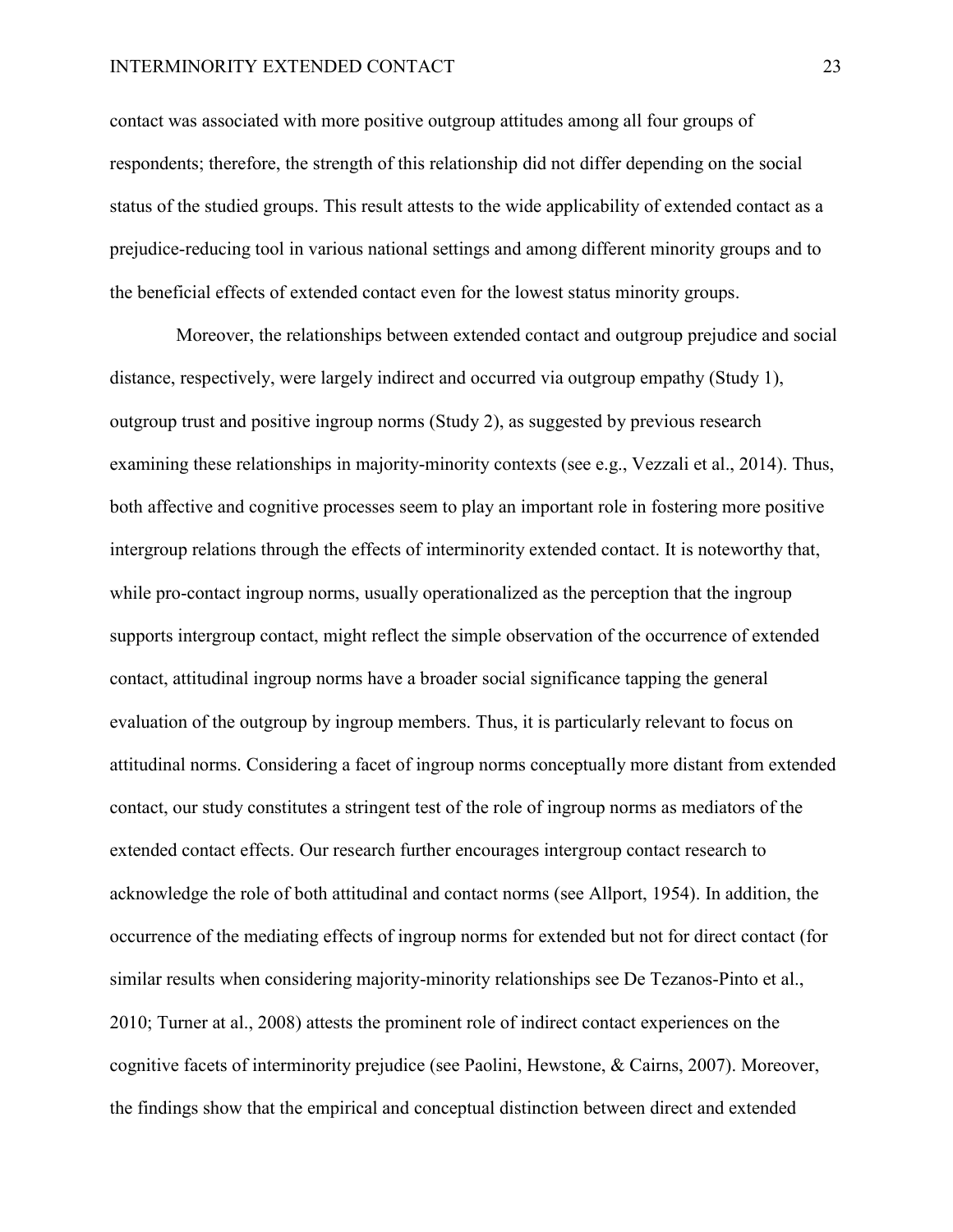contact experiences, that are associated with reduced prejudice through different mechanisms, is relevant also in interminority contexts.

With growing ethnic, cultural, and religious diversity in contemporary societies, the demand for reliable strategies reducing intergroup prejudice is on the rise. However, previous research on interminority attitudes which focused mainly on the role of superordinate and subgroup identification (Martinovic, Verkuyten, & Weesie, 2011), perceived similarity with the minority outgroup and discrimination by the majority (Craig & Richeson, 2012) offer limited solutions for improving interminority relations. Indeed, interventions based on altering individuals' identification or their perception of discrimination by majority members may be difficult to implement and ethically questionable if for example discrimination is minimized. We believe that, in contrast to the previously studied factors, extended contact is a more practical strategy to utilise in prejudice reduction: It occurs naturally, is quite common and relatively easy to observe. Our results show the beneficial role of extended contact on outgroup attitudes and perceived social distance towards the outgroup in *two* national settings and irrespective of status differences between minorities. This attests to the possibly universal applicability of extended contact and interventions based on it as a valuable mean to improve interminority relations. As previously suggested (Christ et al., 2010; Eller et al., 2012), extended contact could be particularly useful in settings in which different minority groups do not have much direct interactions with one another.

We must further note that while the effectiveness of interminority extended contact shows that knowing minority outgroup members personally is not essential for prejudice reduction, it still points to the importance of promoting contact opportunities between different minority groups. More specifically, at least a minimal level of interminority interactions in a culturally diverse social context is necessary for the development of cross-group friendships that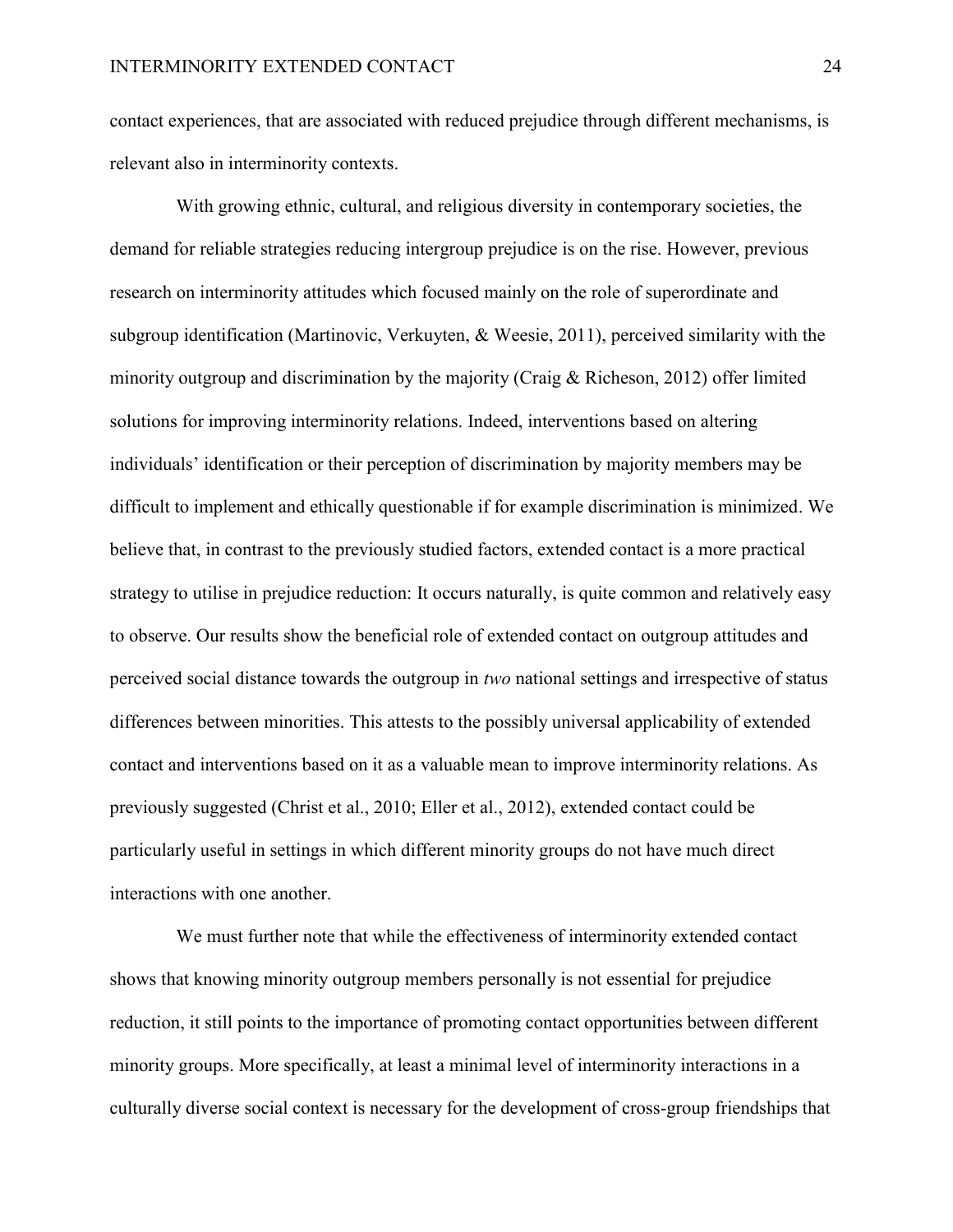can be known and observed by several people and then contribute to prejudice reduction on a larger scale (see Turner, Tam, Hewstone, Kenworthy, & Cairns, 2013 for the relationship between diversity experiences and extended contact).

## **Limitations and Future Directions**

Notwithstanding the novel contributions which our study makes to the existing literature on interminority relations, we need to address the limitations of the present research. As our data are cross-sectional and definitive causal conclusions of the tested models cannot be drawn, the interpretation of relationships examined in both studies heavily rely on previous theorisations and empirical research on intergroup contact (e.g., Pettigrew & Tropp, 2006, 2008; Vezzali et al., 2014; Wright et al., 1997). Nevertheless, we believe that our results obtained with non-student correlational data offer good insights of interminority group dynamics in contemporary societies. Future research could, however, benefit from a longitudinal design which would verify the causality of the associations found in the present study (e.g., Swart et al., 2011).

As our measures of outgroup prejudice and social distance were self-reported, we cannot make any conclusions about the participants' actual behaviour towards the other minority group. Moreover, some constructs in these studies were measured with single items, which may be a potential drawback of this research. Thus, in future we recommend the use of multiple items measures, so that the investigated theoretical constructs could be assessed more accurately.

The results of this paper provide the first empirical evidence of potential effectiveness and wide applicability of extended contact for prejudice reduction among members of different minority groups in interminority settings. We, therefore, encourage future research to further examine the conditions under which extended contact can lead to the improvement of interminority relations in diverse societies and test the effectiveness of interventions based on extended contact. Future extended contact interventions might be based, for instance, on the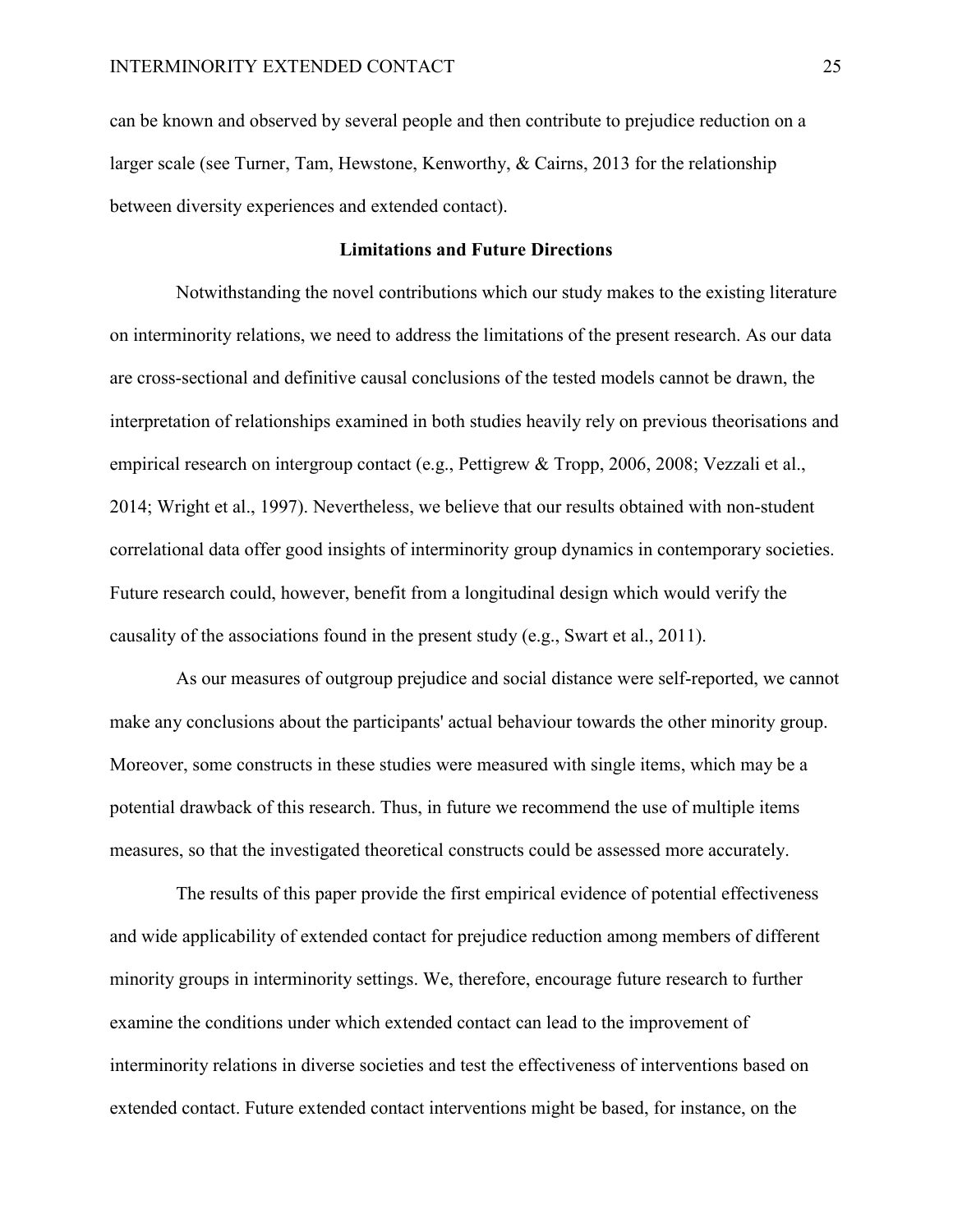portrayal of positive intergroup interactions in books or mass-media (Cameron & Rutland, 2006; Paluck, 2009) or the disclosure of information about existing cross-group friendships (Vezzali et al., 2015).

Another promising avenue for future research on extended contact between minority groups would be to investigate whether this type of contact fosters interminority solidarity and support for collective action of another minority group. Thus far, research has demonstrated that direct intergroup contact of minority group members with members of the majority group may hamper collective action (e.g., Dixon et al., 2012; Saguy et al., 2009). This would imply that intergroup contact is incompatible with minorities' potential to improve their situation by collective action aimed at reducing social inequality (Wright & Lubensky, 2009). Our studies showing that interminority contact is associated with positive attitudes toward other minorities suggest that contact between minorities may also be related to the perceptions of more permeable boundaries between minority groups and reduced interminority competition. These perceptions may further facilitate the undertaking of interminority collective actions aimed at improving societal position of minorities and achieving more equality between disadvantaged minorities and majorities. As mutual trust is the basis for intergroup cooperation (e.g., Kramer & Carnevale, 2001), our findings propose that interminority extended contact – associated with outgroup trust regardless of the characteristics of the intergroup contexts and status differences between minority groups – can be an important boost for interminority cooperative collective actions.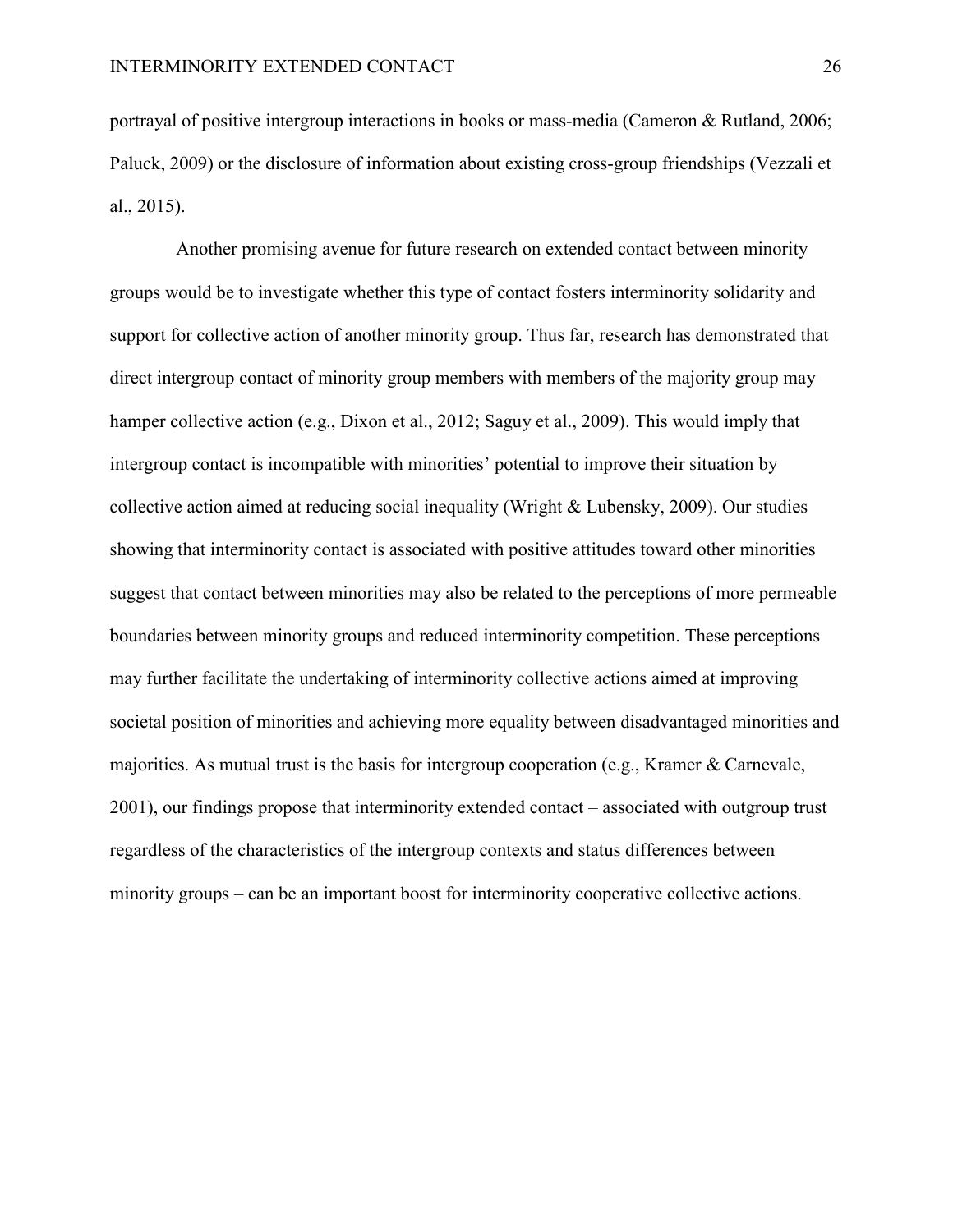## **References**

Allport, G. W. (1954). *The nature of prejudice.* New York, NY: Addison-Wesley.

- Bauer, T., & Zimmermann, K. F. (1997). Network migration of ethnic Germans. *International Migration Review, 31,* 143-149.
- Batson, C. D., Sager, K., Garst, E., Kang, M., Rubchinsky, K., & Dawson, K. (1997). Is empathyinduced helping due to self-other merging? *Journal of Personality and Social Psychology, 73,* 495–509.
- Bikmen, N. (2011). Asymmetrical effects of contact between minority groups: Asian and Black students in a small college. *Cultural Diversity and Ethnic Minority Psychology, 17,* 186– 194.
- Bogardus, E. S. (1967). *A forty-year racial distance study*. Los Angeles, CA: University of Southern California Press.
- Bowman, N. A., & Griffin, T. M. (2012). Secondary transfer effects of interracial contact: The moderating role of social status. *Cultural Diversity and Ethnic Minority Psychology, 18,* 35–44.
- Brewer, M. B., & Alexander, M. G. (2002). Intergroup emotions and images. In D. M. Mackie & E. R. Smith (Eds.), *From prejudice to intergroup relations: Differentiated reactions to social groups* (pp. 209–225). New York, NY: Psychology Press.
- Brown, R., & Hewstone, M. (2005). An integrative theory of intergroup contact. *Advances in Experimental Social Psychology*, *37*, 255–343.
- Bulgarian Census (2011). *2011 Population Census – main results.* Retrieved from: http://www.nsi.bg/census2011/PDOCS2/Census2011final\_en.pdf
- Cameron, L., & Rutland, A. (2006). Extended contact through story reading in school: Reducing children's prejudice toward the disabled. *Journal of Social Issues*, *62*, 469–488.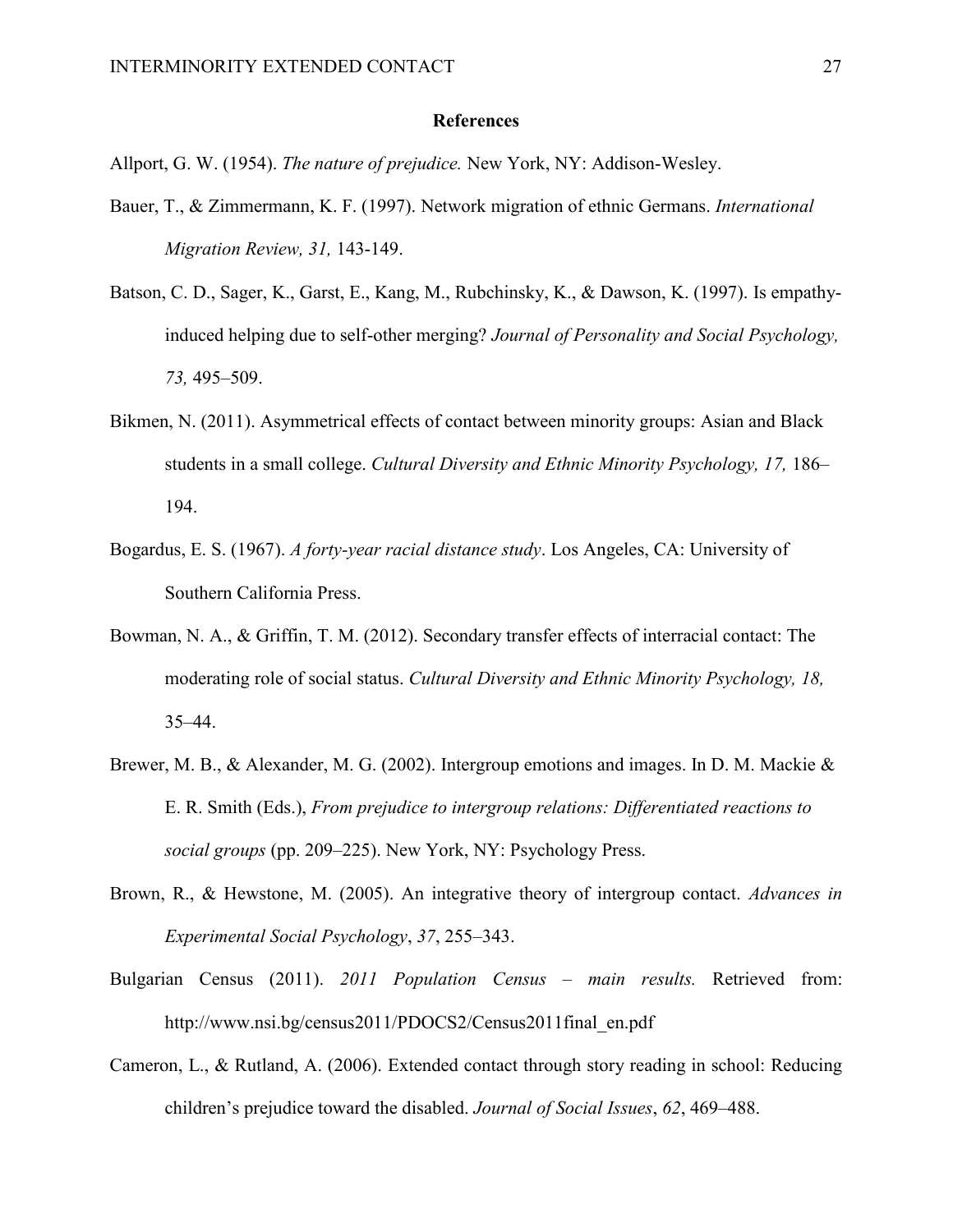- Capozza, D., Falvo, R., Favara, I., & Trifiletti, E. (2013). The relationship between direct and indirect cross-group friendships and outgroup humanisation: Emotional and cognitive mediators. *TPM - Testing, Psychometrics, Methodology in Applied Psychology, 20,* 383– 397.
- Christ, O., Hewstone, M., Tausch, N., Wagner, U, Voci, A., Hughes, J., & Cairns, E. (2010). Direct contact as a moderator of extended contact effects: Cross-sectional and longitudinal impact on outgroup attitudes, behavioral intentions, and attitude certainty. *Personality and Social Psychology Bulletin*, *36*, 1662–1674.
- Cialdini, R. B., Kallgren, C. A., & Reno, R. R. (1991). A focus theory of normative conduct: A theoretical refinement and reevaluation of the role of norms in human behavior. *Advances in Experimental Social Psychology*, *24*, 220–232.
- Craig, M. A., & Richeson, J. A. (2012). Coalition or derogation? How perceived discrimination influences intraminority intergroup relations. *Journal of Personality and Social Psychology, 102,* 759–777.
- Crampton, R. J. (1997). *A concise history of Bulgaria*. Cambridge, United Kingdom: Cambridge University Press.
- Cummings, S., & Lambert, T. (1997). Anti-Hispanic and anti-Asian sentiments among African Americans. *Social Science Quarterly, 78,* 338–353.
- De Tezanos-Pinto, P., Bratt, C., & Brown, R. (2010). What will the others think? In-group norms as a mediator of the effects of intergroup contact. *British Journal of Social Psychology*, *49*, 507–523.
- Dhont, K., & Van Hiel, A. (2011). Direct contact and authoritarianism as moderators between extended contact and reduced prejudice: Lower threat and greater trust as mediators. *Group Processes and Intergroup Relations, 14*, 223–237.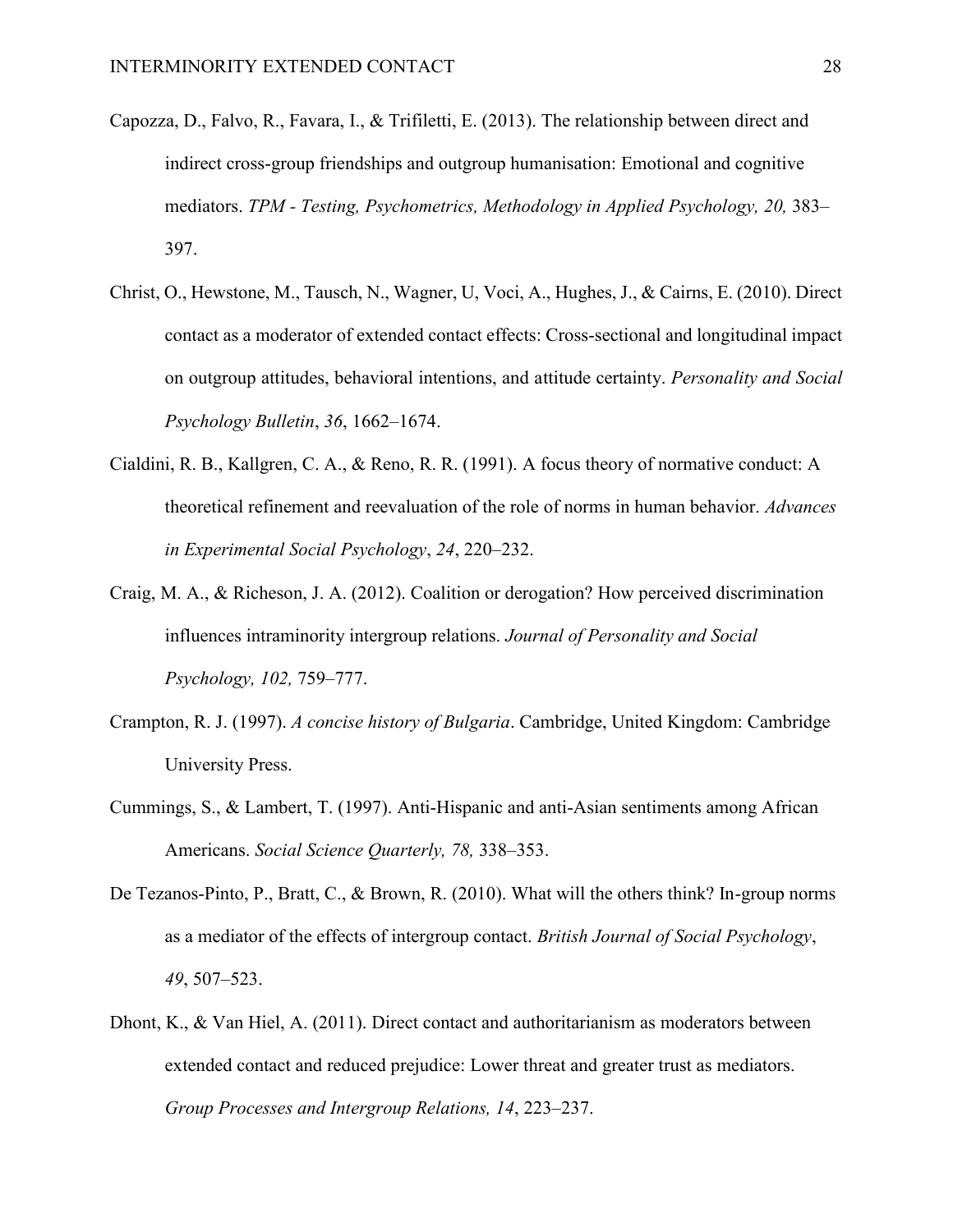- Dixon, J., Levine, M., Reicher, S., & Durrheim, K. (2012). Beyond prejudice: Are negative evaluations the problem and is getting us to like one another more the solution? *Behavioral & Brain Sciences, 35,* 411–425.
- European Commission against Racism and Intolerance (ERCI) (2009). *ECRI report on Bulgaria*. Retrieved from http://www.coe.int/t/dghl/monitoring/ecri/country-bycountry/bulgaria/BGR-CbC-IV-2009-002-ENG.pdf
- Eller, A., Abrams, D., & Gómez, A. (2012). When the direct route is blocked: The extended contact pathway to improving intergroup relations. *International Journal of Intercultural Relations, 36,* 637–646.
- Falomir-Pichastor, J. M., Muñoz-Rojas, D., Invernizzi, F., & Mugny, G. (2004). Perceived ingroup threat as a factor moderating the influence of in-group norms on discrimination against foreigners. *European Journal of Social Psychology*, *34*, 135–153.
- Galinsky, A. D., & Moskowitz, G. B. (2000). Perspective taking: Decreasing stereotype expression, stereotype accessibility, and in-group favoritism. *Journal of Personality and Social Psychology*, *78*, 708–724.
- Gómez, A., Tropp, L. R., & Fernandez, S. (2011). When extended contact opens the door to future contact: Testing the effects of extended contact on attitudes and intergroup expectancies in majority and minority groups. *Group Processes and Intergroup Relations, 14,* 161–173.
- Haddock, G., Zanna, M. P., & Esses, V. M. (1993). Assessing the structure of prejudicial attitudes: The case of attitudes toward homosexuals. *Journal of Personality and Social Psychology, 65,* 1105–1118.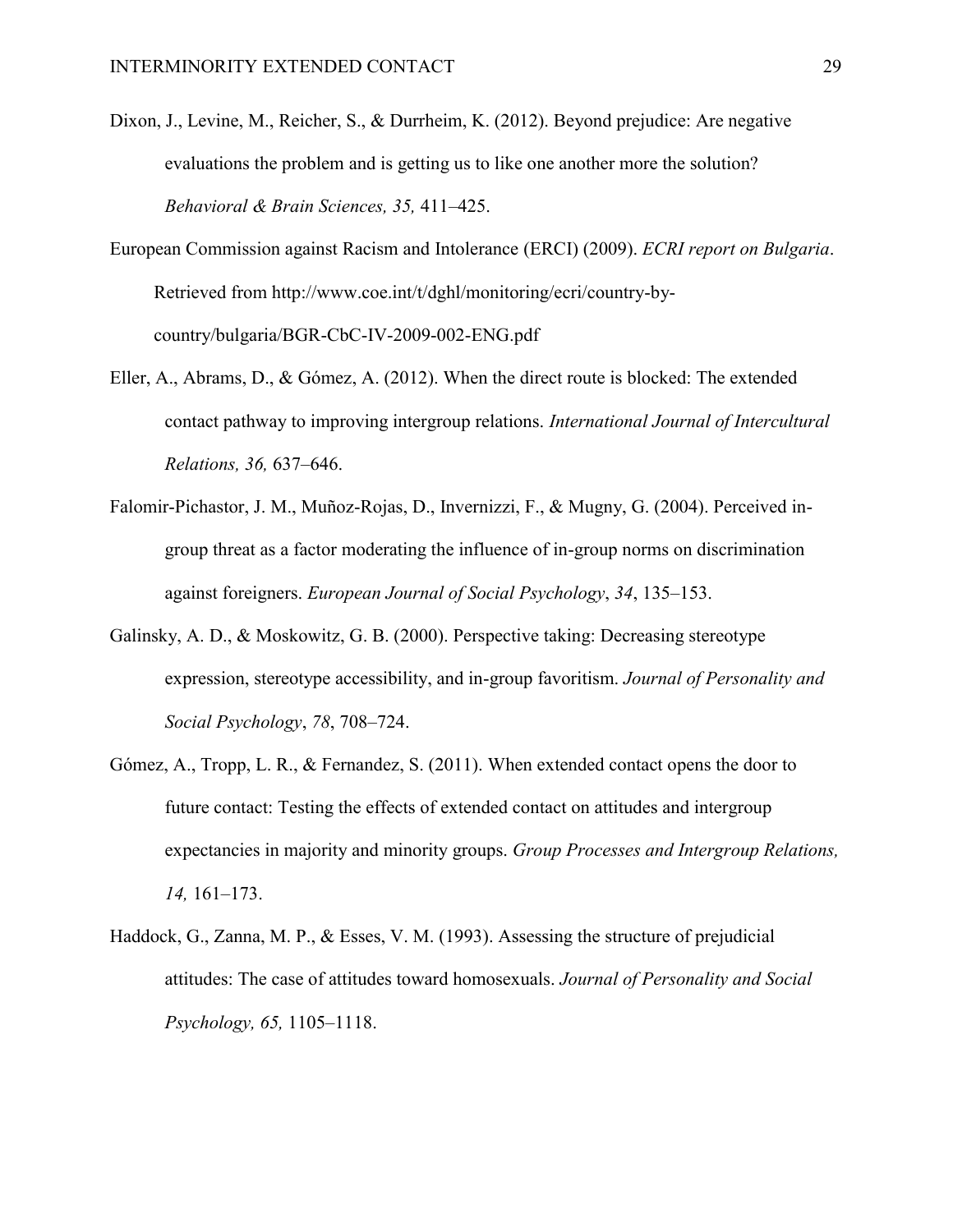- Hindriks, P., Verkuyten, M., & Coenders, M. (2014). Interminority Attitudes: The Role of Ethnic and National Identification, Contact and Multiculturalism. *Social Psychology Quarterly, 77,* 54–74.
- Jaakkola, M. (2005). *Suomalaisten suhtautuminen maahanmuuttajiin vuosina 1987–2003 [Finns' attitudes towards immigrants in years 1987–2007].* Helsinki, Finland: Ministry of Labour.
- Jaakkola, M. (2009). *Maahanmuuttajat suomalaisten näkökulmasta: Asennemuutokset 1987– 2007* [Immigrants from the perspective of Finns: Change in attitudes 1987–2007]. Helsinki, Finland: City of Helsinki Information Centre.
- Jetten, J., Spears, R., & Manstead, A. S. (1996). Intergroup norms and intergroup discrimination: Distinctive self-categorization and social identity effects. *Journal of Personality and Social Psychology*, *71*, 1222–1233.
- Kelman, H. C. (2005). Building trust among enemies: The central challenge for international conflict resolution. *International Journal of Intercultural Relations, 29,* 639–650.
- Kenworthy, J. B., Voci, A., Al Ramiah, A., Tausch, N., Hughes, J., & Hewstone, M. (2015). Building trust in a postconflict society: An integrative model of cross-group friendship and intergroup emotions. *Journal of Conflict Resolution.* Advance online publication.
- Kramer, R. M., & Carnevale, P. J. (2001). Trust and intergroup negotiation. In R. Brown & S. Gaertner (Eds.), *Blackwell handbook of social psychology: Intergroup processes* (pp. 431–450). Malden, MA: Blackwell.
- Liebkind, K., & McAlister, A. L. (1999). Extended contact through peer modelling to promote tolerance in Finland. *European Journal of Social Psychology*, *29*, 765–780.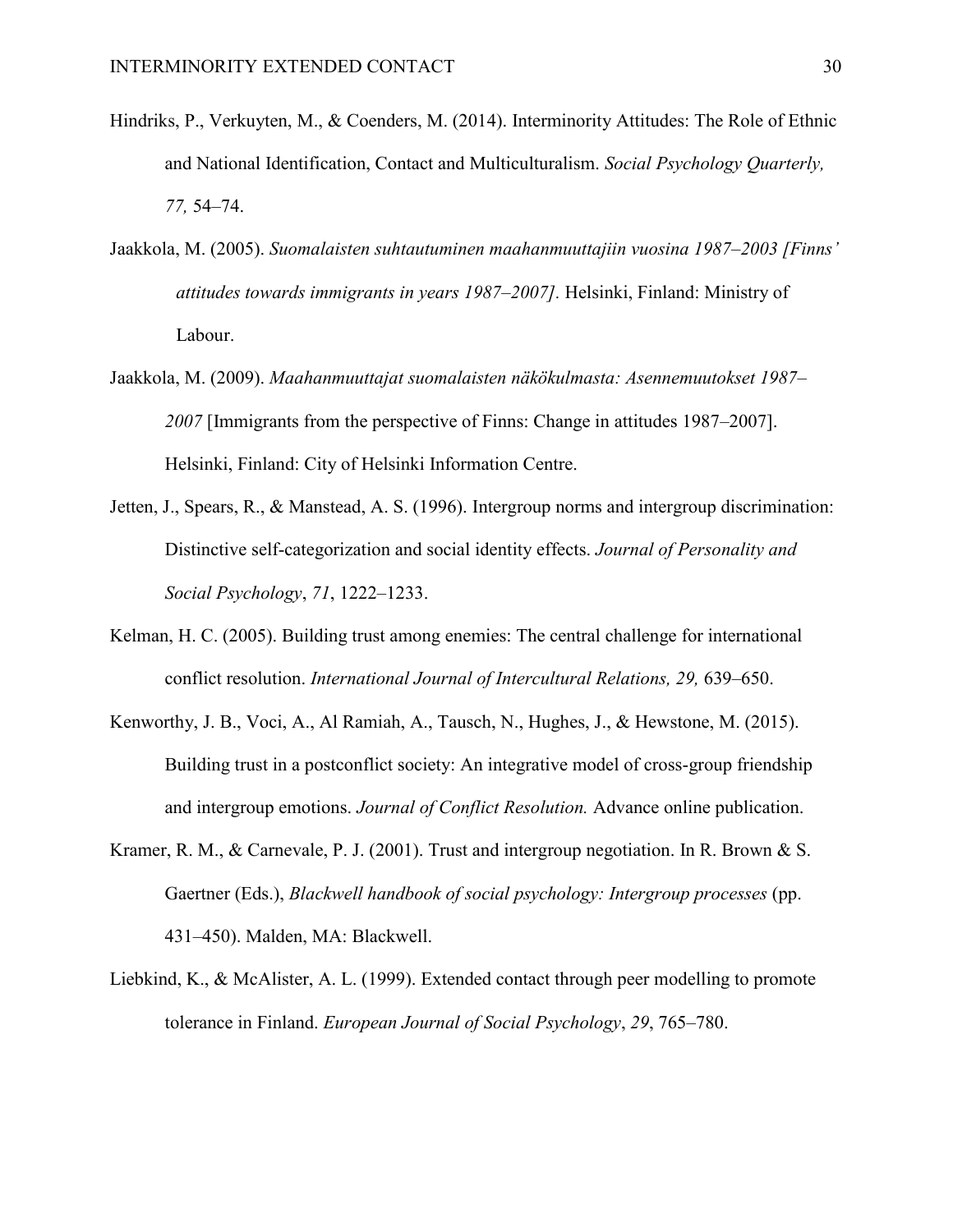- Mähönen, T. A., Ihalainen, K., & Jasinskaja-Lahti, I. (2013). Specifying the contact hypothesis in a minority-minority context: A social identity perspective. *Zeitschrift für Psychologie, 22,* 223–231.
- Martinovic, B., Verkuyten, M., & Weesie, J. (2011). Group identity, ethnic separatism and multiple out-groups: The Basque case. *Journal of Community & Applied Social Psychology, 21,* 28–40.
- Muthén, L.K. and Muthén, B.O. (1998-2010). *Mplus User's Guide. Sixth Edition.* Los Angeles, CA: Muthén & Muthén .
- Paluck, E. L. (2009). Reducing intergroup prejudice and conflict using the media: A field experiment in Rwanda. *Journal of Personality and Social Psychology*, *96*, 574–587.
- Paolini, S., Hewstone, M., & Cairns, E. (2007). Direct and indirect intergroup friendship effects: Testing the moderating role of the affective-cognitive bases of prejudice. *Personality and Social Psychology Bulletin, 33,* 1406–1420.
- Pettigrew, T. F., & Tropp, L. R. (2006). A meta-analytic test of intergroup contact theory. *Journal of Personality and Social Psychology, 90,* 751–783.
- Pettigrew, T. F., & Tropp, L. R. (2008). How does intergroup contact reduce prejudice? Metaanalytic tests of three mediators. *European Journal of Social Psychology, 38,* 922–934.
- Preacher, K. J., Rucker, D. D., & Hayes, A. F. (2007). Addressing moderated mediation hypotheses: Theory, methods, and prescriptions. *Multivariate Behavioral Research, 42,* 185–227.
- Putnam, R. D. (2000). *Bowling alone: The collapse and revival of American community.* New York, NY: Simon & Shuster.
- Saguy, T., Tausch, N., Dovidio, J. F., & Pratto, F. (2009). The irony of harmony: Intergroup contact can produce false expectations for equality. *Psychological Science, 20,* 114–121.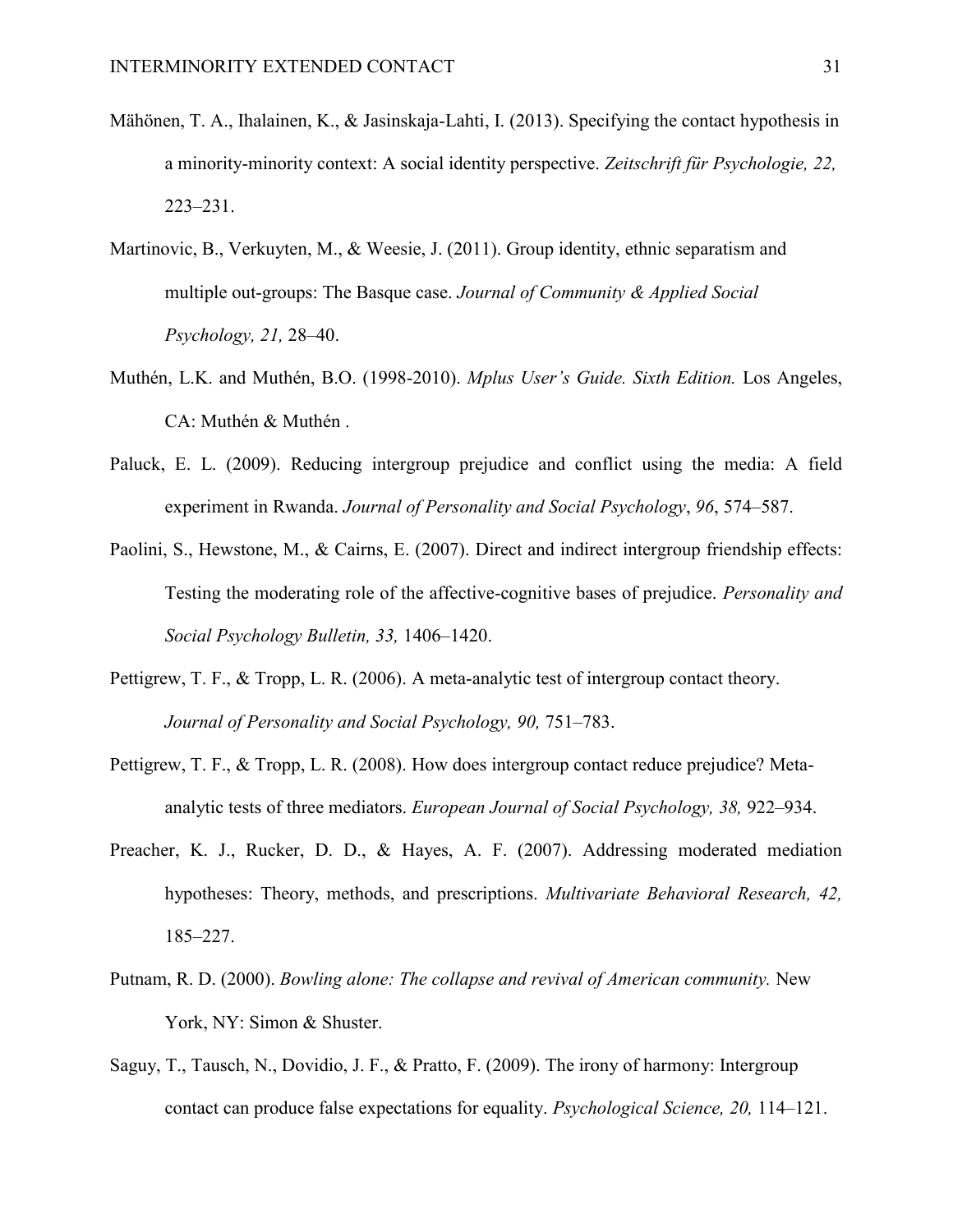- Statistics Finland (2014). *Population with foreign background 2013*. Retrieved from http://www.stat.fi/tup/julkaisut/tiedostot/julkaisuluettelo/yvrm\_ulsi\_201300\_2014\_1228 6\_net.pdf
- Stephan, W. G. (2014). Intergroup anxiety: Theory, research, and practice. *Personality and Social Psychology Review, 18,* 239–255.
- Stephan, W. G., & Finlay, K. (1999). The role of empathy in improving intergroup relations. *Journal of Social Issues*, *55*, 729–743.
- Swart, H., Hewstone, M., Christ, O., & Voci, A. (2011). Affective mediators of intergroup contact: A three-wave longitudinal study in South Africa. *Journal of Personality and Social Psychology*, *101,* 1221–1238.
- Tam, T., Hewstone, M., Kenworthy, J. B., & Cairns, E. (2009). Intergroup trust in Northern Ireland. *Personality and Social Psychology Bulletin, 35,* 45–59.
- Tropp, L. R. (2008). The role of trust in intergroup contact: Its significance and implications for improving relations between groups. In U. Wagner, L. R. Tropp, G. Finchilescu, & C. Tredoux (Eds.), *Improving intergroup relations: Building on the legacy of Thomas F. Pettigrew* (pp. 91–106). Malden, MA: Blackwell.
- Tropp, L. R., & Pettigrew, T. F. (2005). Relationships between intergroup contact and prejudice among minority and majority status groups. *Psychological Science, 16,* 951–957.
- Turner, R. N., Hewstone, M., Voci, A., & Vonofakou, C. (2008). A test of the extended contact hypothesis: The mediating role of intergroup anxiety, perceived ingroup and outgroup norms, and inclusion of the outgroup in the self. *Journal of Personality and Social Psychology*, *95*, 843–860.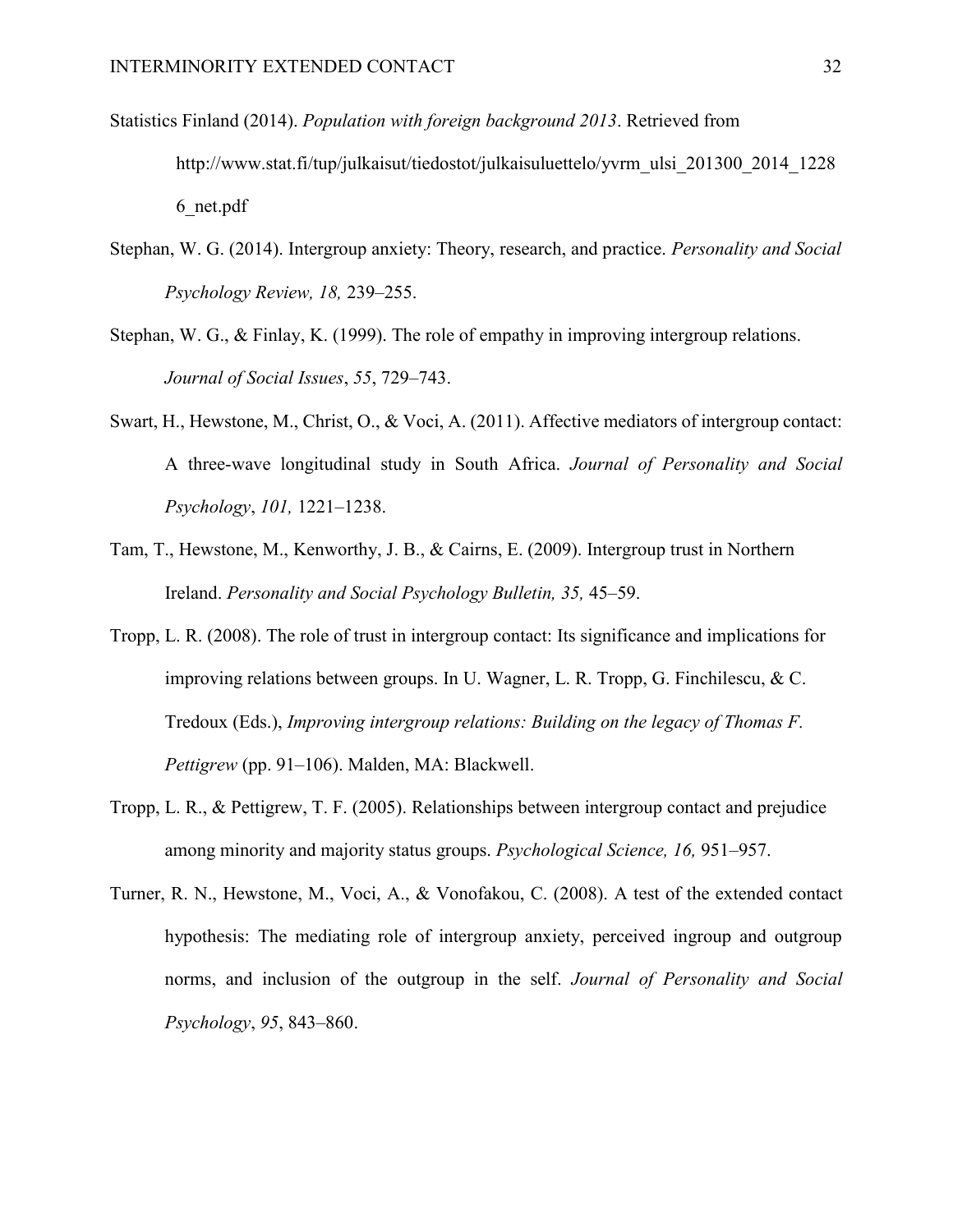- Turner, R. N., Hewstone, M., Voci, A., Paolini, S., & Christ, O. (2007). Reducing prejudice via direct and extended cross-group friendship. *European Review of Social Psychology*, *18*, 212–255.
- Turner, R. N., Tam, T., Hewstone, M., Kenworthy, J., & Cairns, E. (2013). Contact between Catholic and Protestant schoolchildren in Northern Ireland. *Journal of Applied Social Psychology, 43,* E216–E228.
- Turner, R. N., West, K., & Christie, Z. (2013). Out-group trust, intergroup anxiety, and out-group attitude as mediators of the effect of imagined intergroup contact on intergroup behavioral tendencies. *Journal of Applied Social Psychology*, 43, E196–E205.
- Verkuyten, M. (2007). Religious group identification and inter-religious relations: A study among Turkish-Dutch Muslims. *Group processes and Intergroup Relations, 10,* 431–357.
- Vezzali, L., Hewstone, M., Capozza, D., Giovannini, D., & Wölfer, R. (2014). Improving intergroup relations with extended and vicarious forms of indirect contact. *European Review of Social Psychology*, *25*, 314–389.
- Vezzali, L., Stathi, S., Giovannini, D., Capozza, D., & Visintin, E. P. (2015). "And the best essay is…": Extended contact and cross-group friendships at school. *British Journal of Social Psychology.* Advance online publication.
- Voci & Hewstone (2003). Intergroup contact and prejudice toward immigrants in Italy: The mediational role of anxiety and the moderational role of group salience. *Group Processes and Intergroup Relations*, *6*, 37–54.
- White, J. B., & Langer, E. J. (1999). Horizontal hostility: Relations between similar minority groups. *Journal of Social Issues, 55,* 537–559.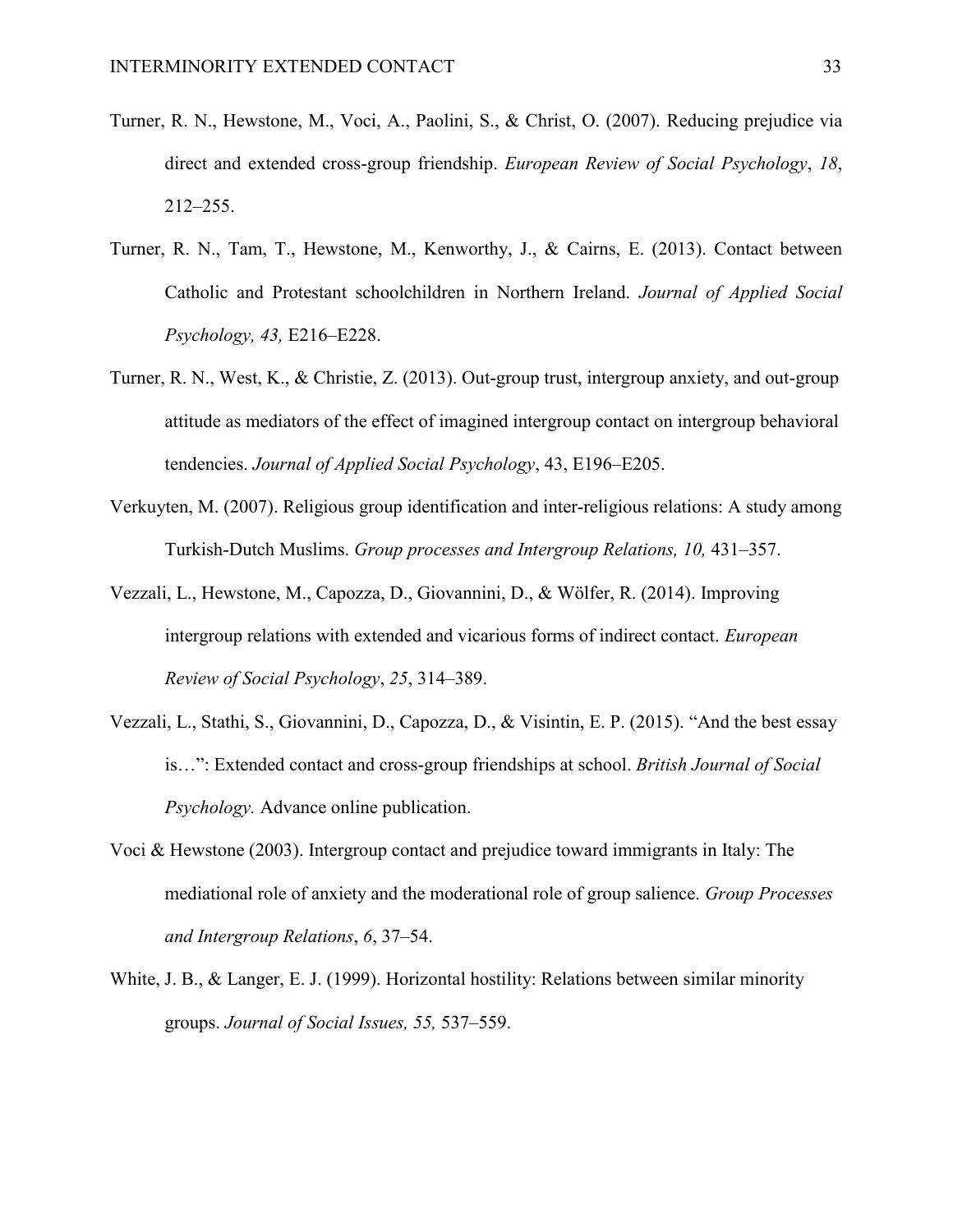- Wright, S. C., Aron, A., McLaughlin-Volpe, T., & Ropp, S. A. (1997). The extended contact effect: Knowledge of cross-group friendships and prejudice. *Journal of Personality and Social Psychology*, *73*, 73–90.
- Wright, S. C., & Lubensky, M. (2009). The struggle for social equality: Collective action vs. prejudice reduction. In S. Demoulin, J. P. Leyens & J. F. Dovidio (Eds.), *Intergroup misunderstandings: Impact of divergent social realities.* New York: Psychology Press
- Yamagishi, T., & Yamagishi, M. (1994). Trust and commitment in the United States. *Motivation and Emotion, 18,* 129–166.
- Yanakiev, Y. (2004). Public perceptions of interethnic relations in Bulgarian 2003. GESIS Data Archive.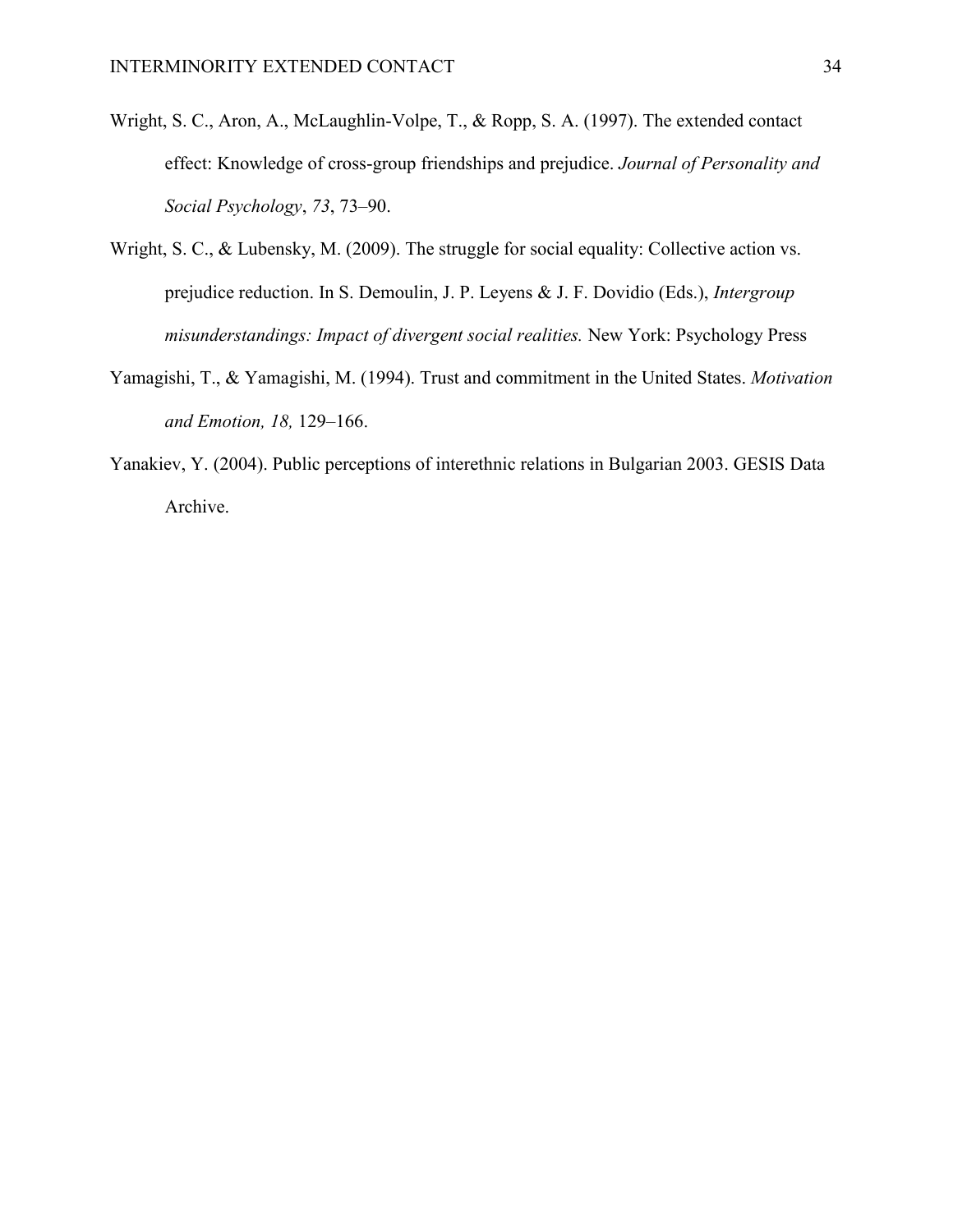## **Endnotes:**

 $\overline{\phantom{a}}$ 

<sup>i</sup> Data of Bulgarian Turkish respondents were collected in Stara Zagora ( $n = 160$ ) and in Kardzhali ( $n = 160$ ) districts, and data of Roma respondents were collected in Stara Zagora ( $n =$ 160) and in Montana (*n* = 160) districts. While Stara Zagora is characterized by the presence of both ethnic minorities (of the total population, 4.9 % Bulgarian Turks and 7.8 % Roma; Bulgarian Census, 2011), in Kardzhali there is a high proportion of Bulgarian Turks (66.2 %) and almost no Roma (1 %), and in Montana there is a relatively high proportion of Roma (12.7 %) and almost no Bulgarian Turks (0.1 %).

ii A principal component analysis (PCA) with oblimin rotation, conducted separately for the two groups, supported the empirical distinctiveness between outgroup empathy (mediator) and social distance (dependent variable). The extracted two factors explained 82 per cent and 80 per cent of the variance for the Roma and Bulgarian Turkish samples, respectively. The individual loadings of the items on their respective factors were between .67 and .97 for the Roma and .65 and .98 for the Bulgarian Turkish sample.

iii The degrees of freedom for t tests vary because, for some of the t tests, the Levene test suggested that variances were not homogeneous.

<sup>iv</sup> The region characterized by the presence of both ethnic minorities, Stara Zagora, was dummy coded as 1, while the other two districts, Kardzhali and Montana were dummy coded as 0.